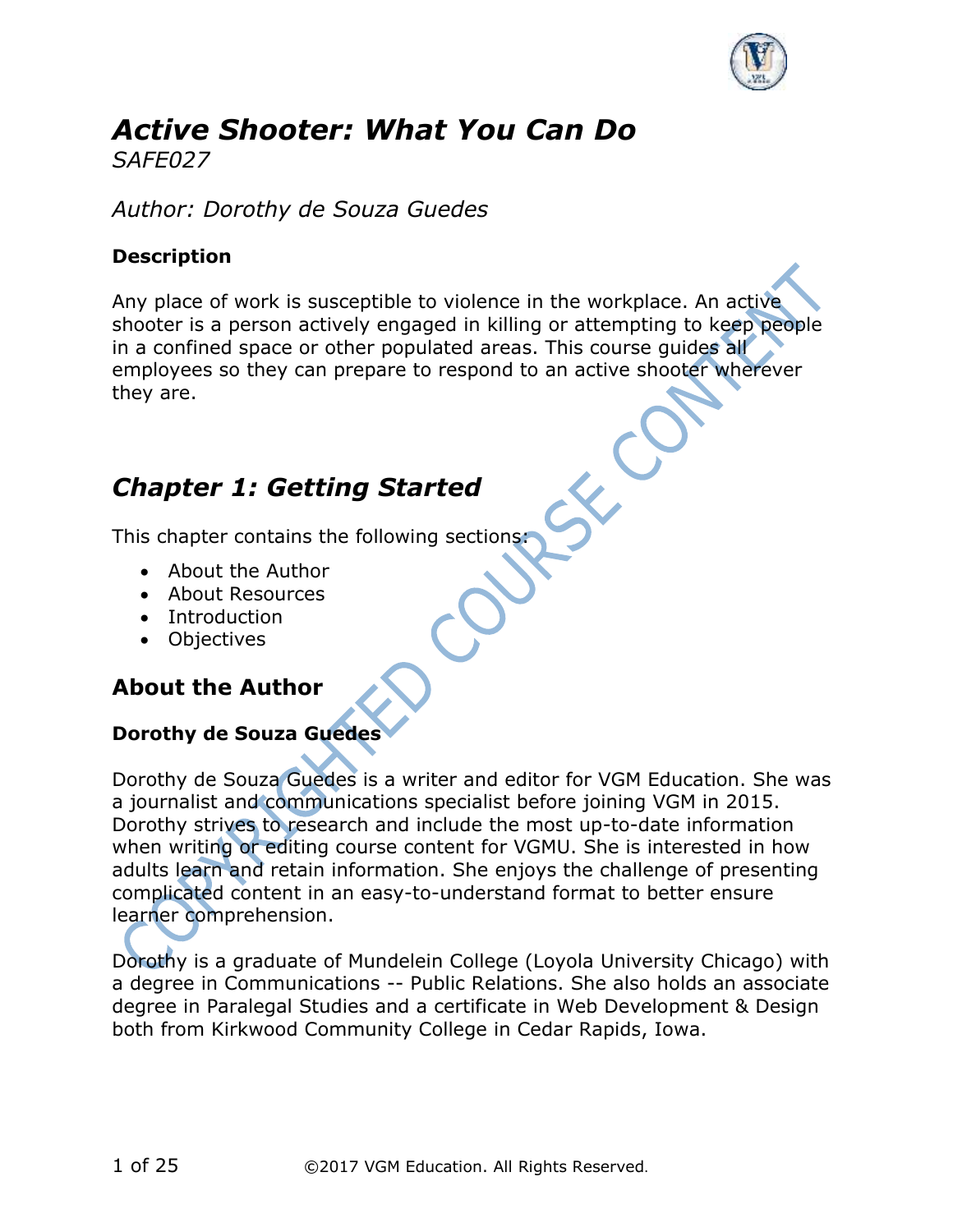

#### **About Resources**

The basic outline and general concepts of this course were taken from FEMA Emergency Management Institute course "IS-907: Active Shooter: What You Can Do" available [online.](https://training.fema.gov/emi.aspx)

Included video clips are from the U.S. Department of Homeland Securityfunded "Run.Hide.Fight" [video](http://www.readyhoustontx.gov/videos.html) produced by the City of Houston Office of Public Safety and Homeland Security.

Training materials and advice were also provided by Black Hawk County (Iowa) Sheriff's Office, with particular thanks to Sgt. Joe Stafford.

## **Introduction**

You may spend your workday in one building or be required to visit several facilities or homes throughout your shift. You may work in a rural town of less than 1,000 or a large city of more than a million. Your employer may be a three-person mom-and-pop shop or a multinational company with many branches and locations. It doesn't matter where you work: workplace violence can happen to you.

This course will provide you with some basic options to increase your odds of survival no matter where you are when an active shooter situation happens. Remember this: Run, Hide, Fight.

## **Objectives**

Upon completion of this course, learners will be able to:

- 1. Define what is an active shooter.
- 2. Describe actions to take when confronted with active shooter: run, hide, fight.
- 3. Explain what to do when law enforcement arrives on the scene of an active shooter incident.
- 4. List actions to take to prevent and prepare for a potential active shooter incident.
- 5. Identify indicators of potential workplace violence.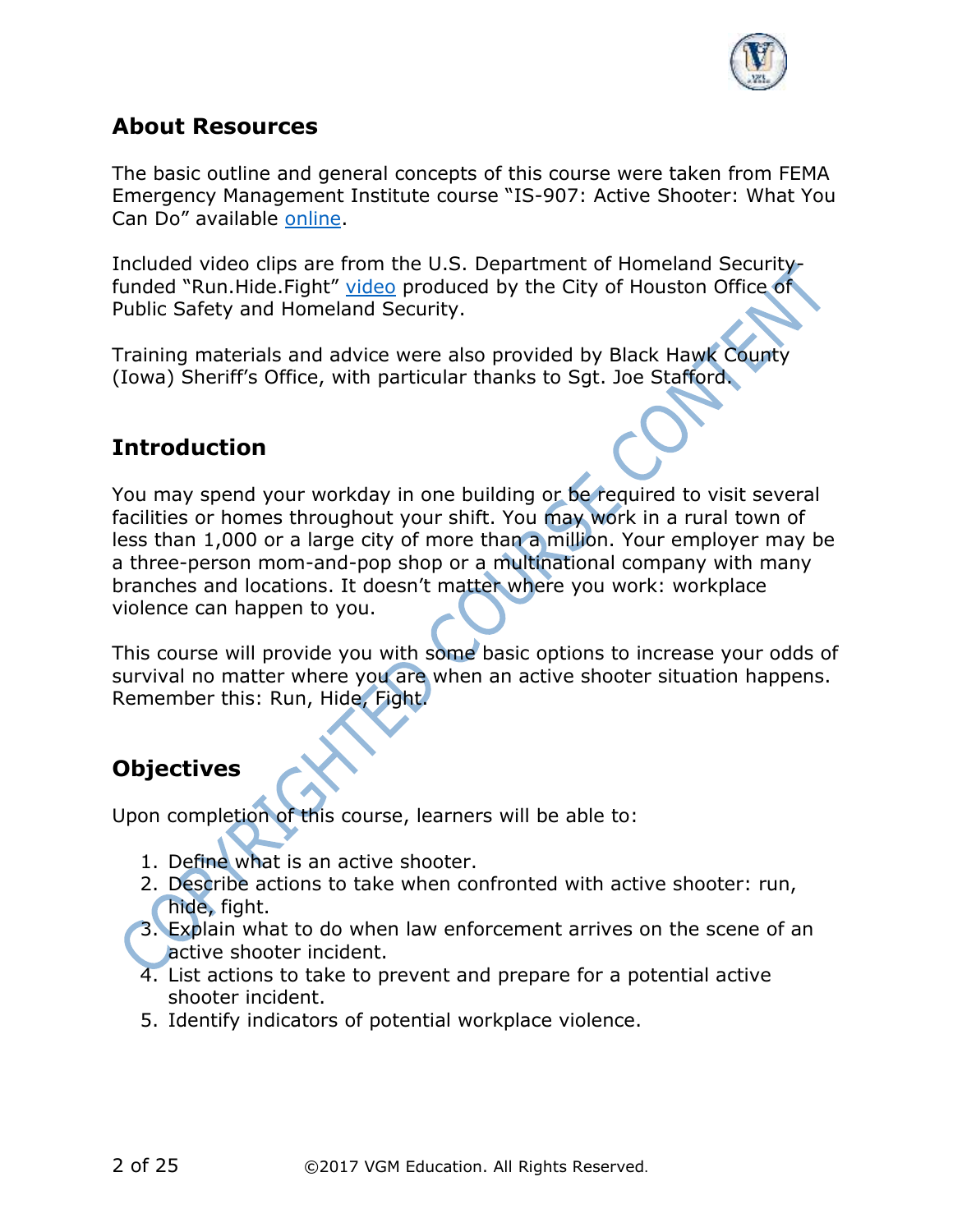

# *Chapter 2: Active Shooters in Health Care*

This chapter contains the following sections:

- Active Shooter Defined
- Health Care Providers as Targets
- Training Improves Response

## **Active Shooter Defined**

Workplace violence may involve someone armed with a knife, bat, or any other weapon. But by far the most well-publicized are workplace shootings involving multiple deaths and injuries.

How common are workplace shootings? Between 2006 and 2010, there were an average 551 per year homicides in the workplace; the majority were shooting victims, according to the Bureau of Labor Statistics. These types of incidents are often referred to as active shooter events.

*An active shooter is an individual actively engaged in killing or attempting to kill people in a confined and other populated area. In most cases, active shooters use firearms and there is no pattern or method to their selection of victims. Active shooter situations are unpredictable and evolve quickly.*

*-FEMA Emergency Management Institute*

#### **Health Care Providers as Targets**

*"Active shooter events in any health care setting present unique challenges: a potentially large vulnerable patient population, hazardous materials (including infectious disease), locked units, special challenges (such as weapons and Magnetic Resonance Imaging (MRI) machines (these machines contain large magnets which can cause issues with firearms, or remove it from the hands of law enforcement), as well as caregivers who can respond to treat victims." – Federal Bureau of Investigation (FBI)*

Health care facilities -- hospitals, health clinics, hospices, long-term care facilities, health care providers' offices -- can be targets for workplace violence including active shooter situations. As a health care employee, you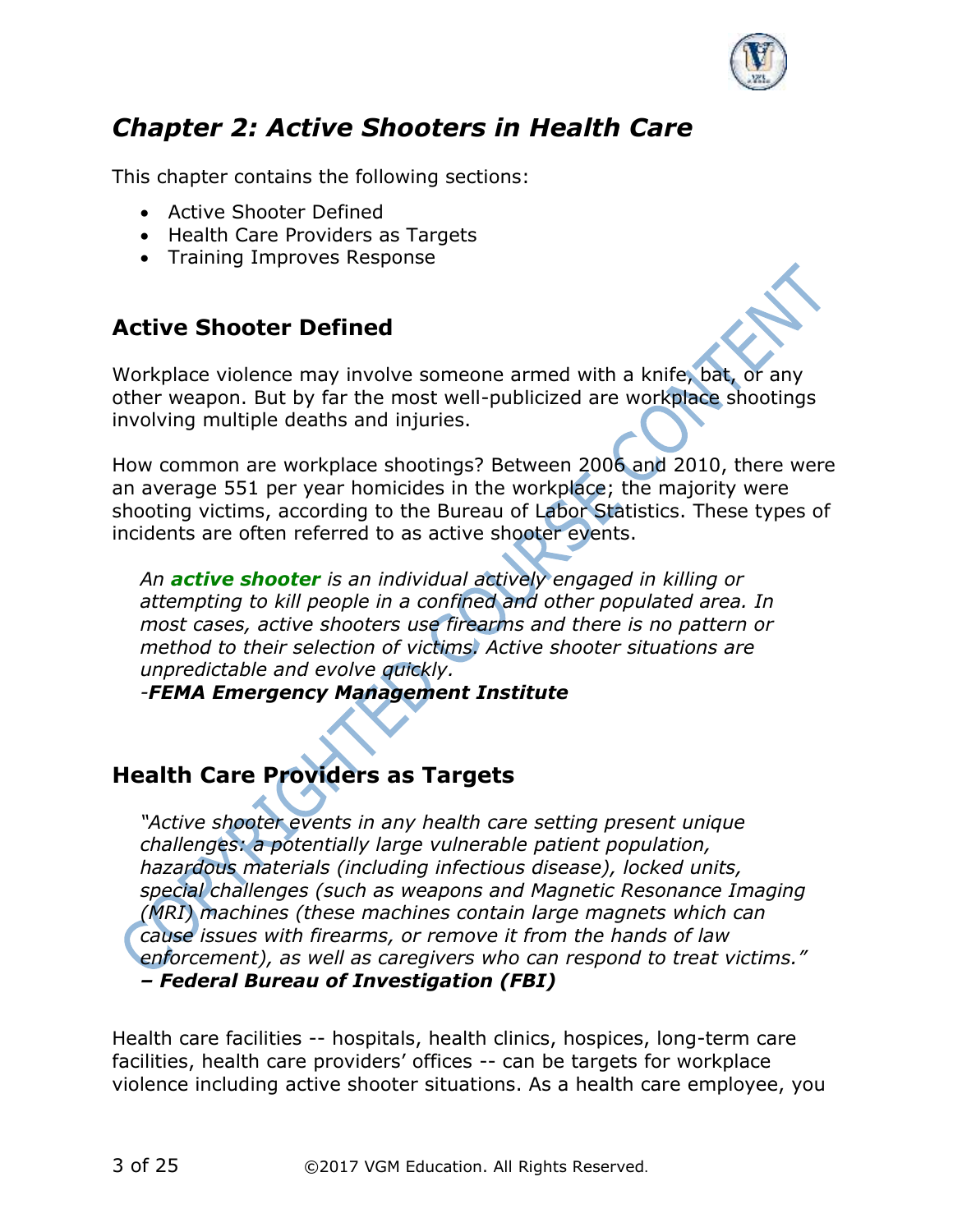

may be faced with a situation in which you not only need to protect yourself, but also patients, visitors, or customers.

From the FBI:

- 2009, Pinelake Health and Rehabilitation Center, North Carolina; a man shot and killed seven elderly residents and a nurse and wounded three others at the nursing home where his estranged wife worked.
- 2012, St. Vincent's Hospital, Alabama; a man shot and injured three people.
- 2013, Renown Regional Medical Center, Nevada; a man shot and killed one person and wounded two others.
- 2013, A K Home Health Care, Missouri, owner killed his business partner and two others.
- 2014, Sister Marie Lenahan Wellness Center, Pennsylvania; a man entered his psychiatrist's office, killed his caseworker, and wounded his doctor.
- 2015, Planned Parenthood, Colorado; a man shot and killed three and injured nine, including five police officers.
- 2016, Hamlet Village, Ohio, a man shot and killed two of his coworkers at a retirement community.

## **Training Improves Response**

A natural reaction during shooting events is to be afraid, anxious, or even disbelieve what is happening. Gunfire, screaming, crying, alarms, and explosions can add to the confusion. People often feel helpless and do nothing or panic and make decisions that cost them their lives.

Many experts note that doing anything is better than doing nothing in an active shooter situation. The goal of this course is to provide options and training to help you respond in a way that will give you the best chance of survival.

It's up to you to respond effectively to survive a workplace shooting.

Video Clip, "Run.Hide.Fight." 1:22-1:43

# *Chapter 3: First Responders*

This chapter contains the following sections: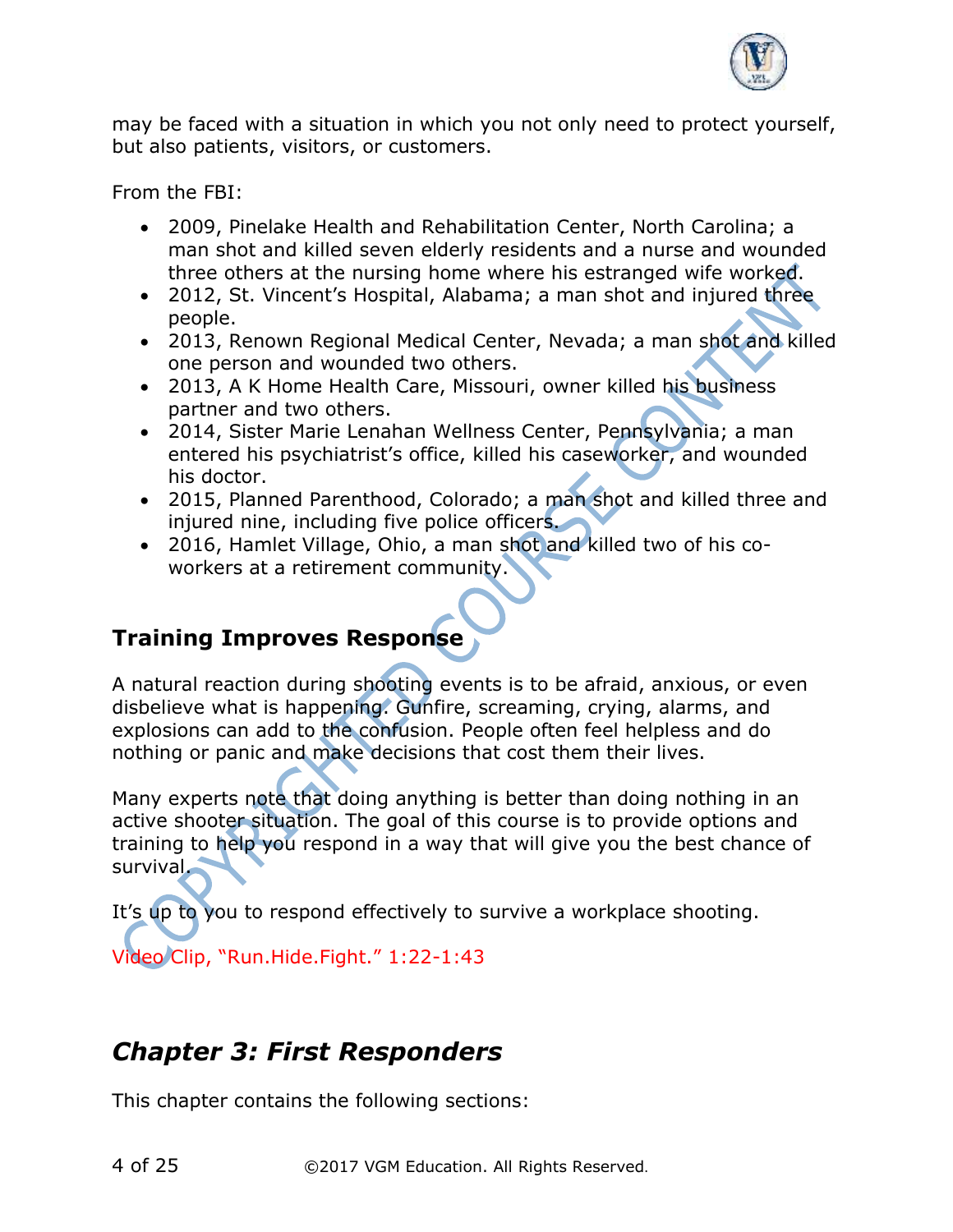

- 911 Response Times
- Typical 911 Call
- What to Say on a 911 Call
- Rescue is Not the First Goal

## **911 Response Times**

You cannot rely on law enforcement to save you in an active shooter situation; police typically aren't on the scene until the shooting is well underway -- or over. Active shooter situations evolve too quickly for police to arrive on the scene, locate the threatening person, and secure the area.

The average response time for first responders is between five and eight minutes after a 911 call. The FBI noted that 69 percent lasted five minutes or less; 60 percent of active shooter incidents end before police arrive.

Here's an example: in 2007 at Virginia Polytechnic Institute and State University (Virginia Tech), during eight minutes of shooting, 17 adults were wounded and 32 killed -- by one gunman who then took his own life. The mass shooting happened even though the university had its own police force.

## **Typical 911 Call**

- Shots are fired
- 911 calls are made
- Calls are routed to dispatch
- Police respond to the building
- Police enter and take time to locate and confront the shooter

Although the typical response time is five to eight minutes, law enforcement may also be delayed by weather, traffic, an ongoing call, or staffing shortages.

## **What to Say on a 911 Call**

If you suspect danger such as a workplace shooting, as soon as it is safe to do so, call to alert first responders by contacting 911. Relay as clear and accurate information as possible.

The dispatcher may request the following information: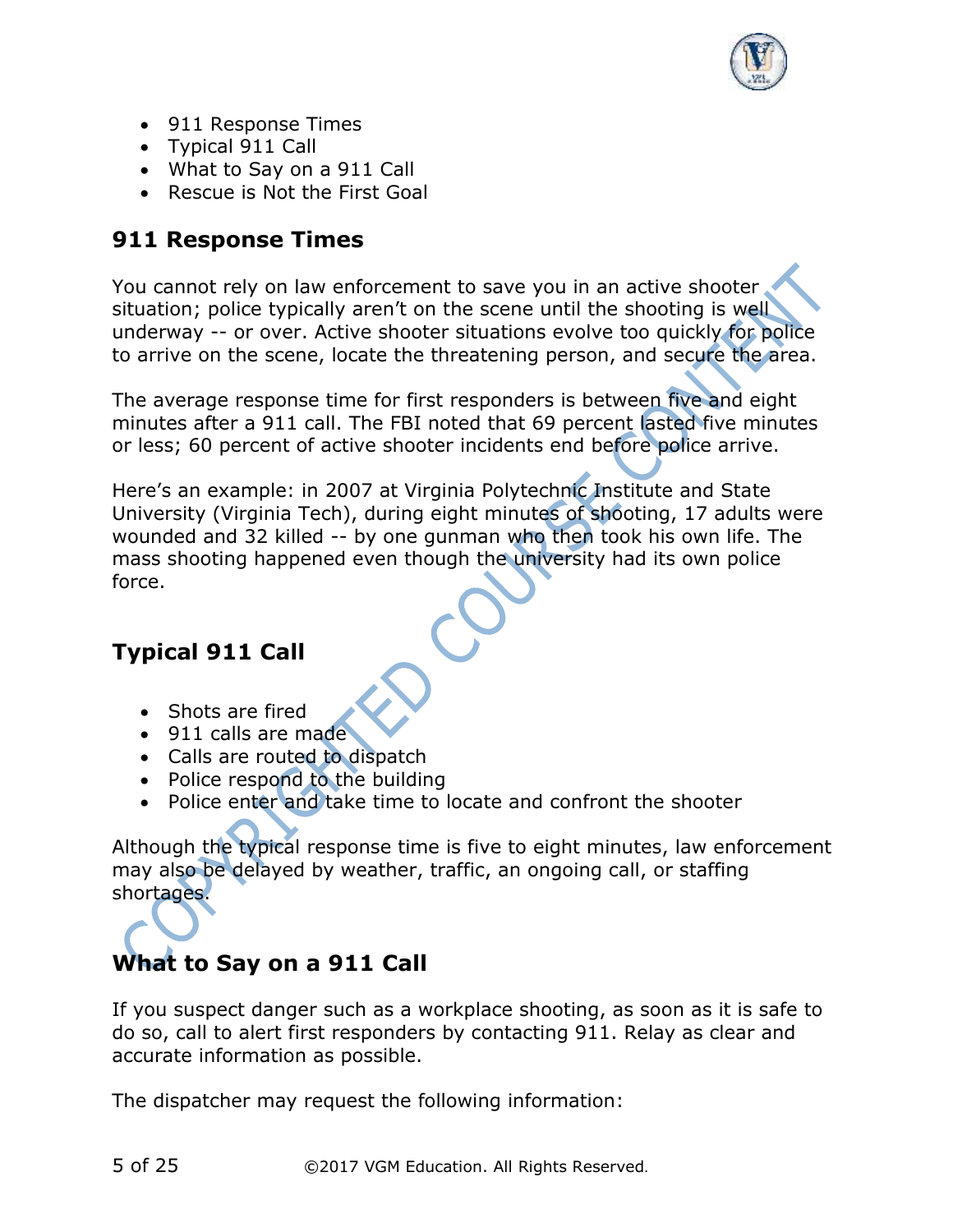

- How many suspects are there?
- Where is/are the suspect(s)?
- Have they left the scene?
- What are they wearing (including body armor)?
- Where are they moving toward?
- What types of weapon(s) are involved?
- How many shots have been fired?
- When was the last time you heard gunfire?
- Where are you located?
- How many people are with you?
- How many people are injured?
- Are there hostages?

#### **Think About This**

- Do you know the exact street address of your regular place of employment?
- Do you know the exact street addresses of other locations you visit throughout your work day?

#### **Rescue is Not the First Goal**

In an active shooter scenario, police do not enter to rescue victims; they enter to get the bad guy. Victims will not be rescued until:

- Police arrive
- Police protocol is met
- The threat/shooter is located
- The threat is controlled
- EMS comes on site to provide aid

It will be up to you to think and act quickly to survive a workplace shooting. The following chapter will teach the core of this course: your basics options are to run, hide, fight.

# *Chapter 4: Run, Hide, Fight*

This chapter contains the following sections:

- Respond Immediately
- Run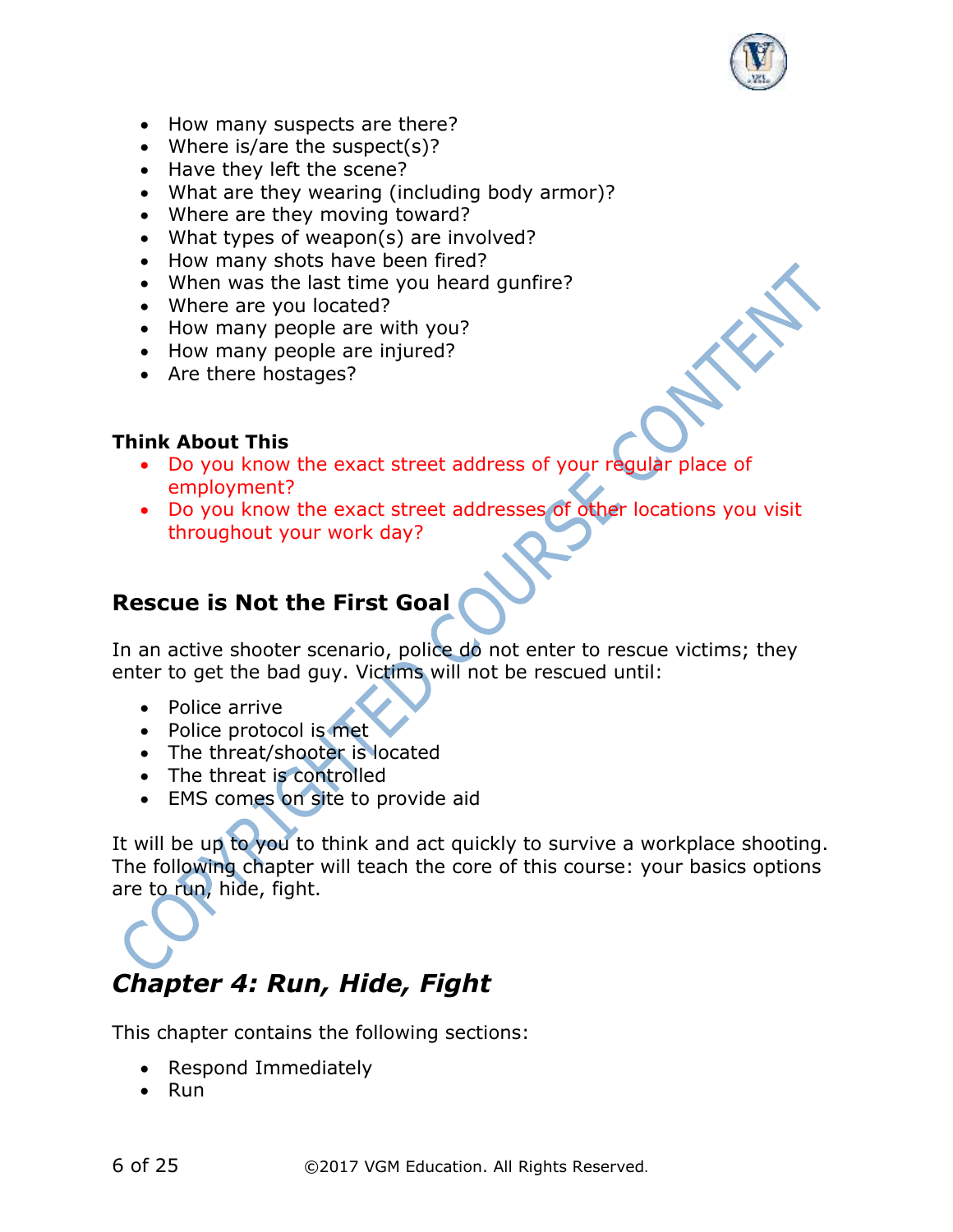

- Hide
- Fight
- Run, Hide, Fight Review

#### **Respond Immediately**

*"It is not uncommon for people confronted with a threat to do nothing rather than respond. These studies highlight this delayed response or denial. For example, some people report hearing firecrackers, when in fact they heard gunfire. Healthcare facilities should train staff to overcome denial and to respond immediately. Ensure that students and staff are able to recognize the sounds of danger, act, and forcefully communicate the danger and necessary action (e.g., "Gun! Get out!")."- Healthcare and Public Health Sector Coordinating Council*

In an active shooter situation, you must be able to quickly determine the most reasonable way to protect your life. Victims are usually chosen at random, and these situations evolve quickly, so hesitating to make decisions could mean the difference between life and death. If you are in harm's way, you will need to decide rapidly what the safest course of action is based on the scenario that is unfolding before you.

Your options are to:

- **Run**: If there is an accessible escape path, attempt to evacuate.
- **Hide**: If evacuation is not possible, find a place to hide where the active shooter is less likely to find you.
- **Fight**: As a last resort, and only when your life is in imminent danger, attempt to disrupt or incapacitate the active shooter.

# **Run** Video clip, "Run.Hide.Fight." 1:44-2:20

The human body's natural reaction to a stressful or fearful situation is to flee danger. Staying put and standing still overrides our natural flight or fight reaction.

When an active shooter is in your vicinity, if there is an escape path, attempt to evacuate immediately. Do not hesitate. Afraid there may be another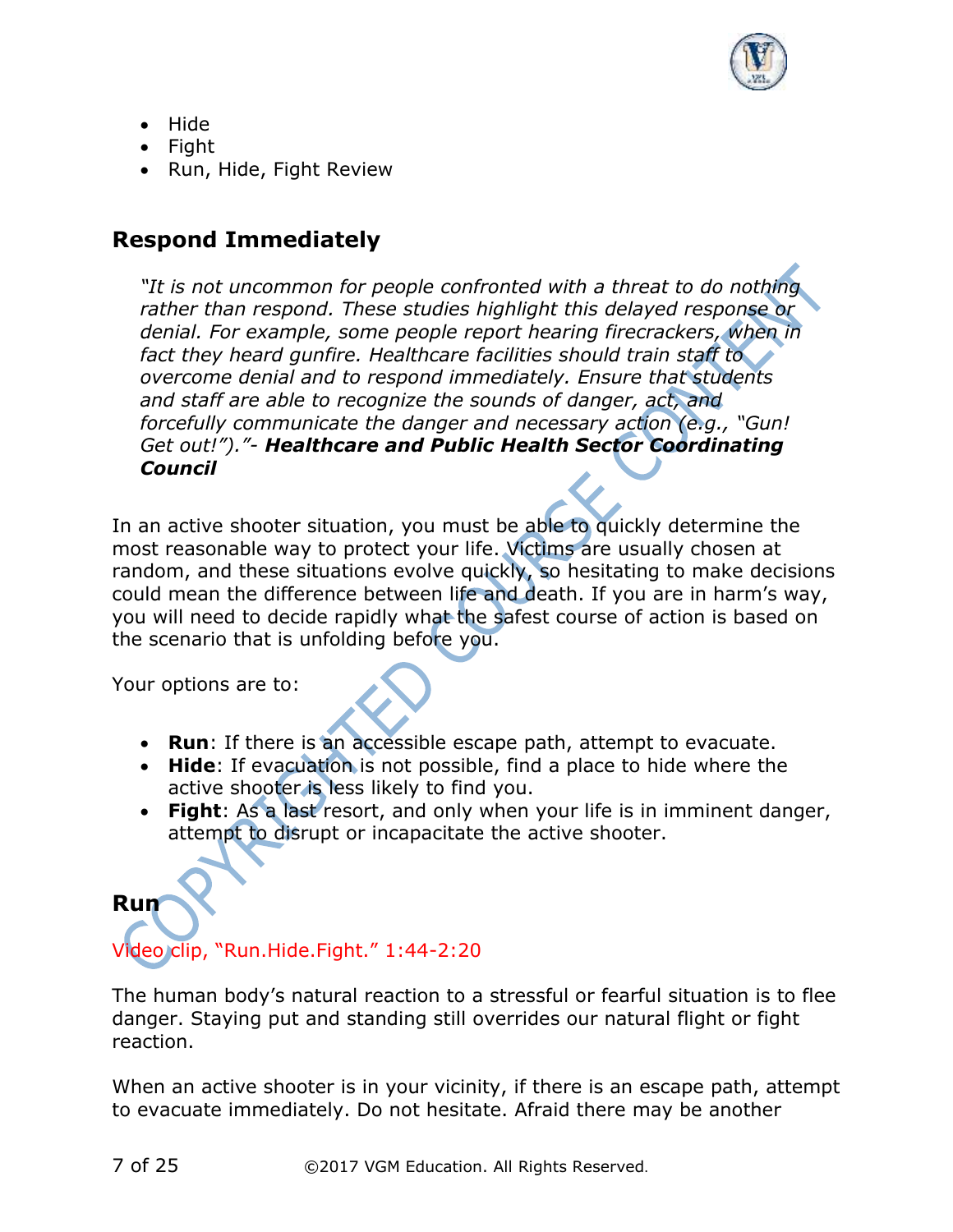

shooter? Only 2 percent of violent intruder incidents have involved more than one aggressor.

- Evacuate whether others agree to or not.
- Leave your belongings behind.
- Help others escape if possible.

After you are safe:

- Warn others not to enter an area where the active shooter may be
- Do not attempt to move wounded people.
- Call 911 when it is safe to do so.

To help police identify you as a good guy:

- Keep your hands visible.
- Follow the instructions of any police officers.

#### **Think About This**

- Do you know where all of the exits are at your regular place of work?
- If you travel to other facilities or locations, do you know where exits are at those sites?
- If you work with patients in their homes, do you know where the doors are other than the door through which you entered?

## **Hide**

## Video clip, "Run.Hide.Fight." 2:50-3:32

If you can't get out safely and quickly, you need to find a place to hide. Act fast but be quiet. Find a place to hide where the active shooter is less likely to find you and try to secure your hiding place the best you can.

Choose the best space that is available quickly. Consider the difference between cover and concealment. Cover will protect from gunfire, and concealment will merely hide you from the view of the shooter.

When escape is not possible:

- If you are in an office, stay there and secure the door.
- If you are in a hallway, get into a room and secure the door.

#### **A Good Hiding Place**

Your hiding place should: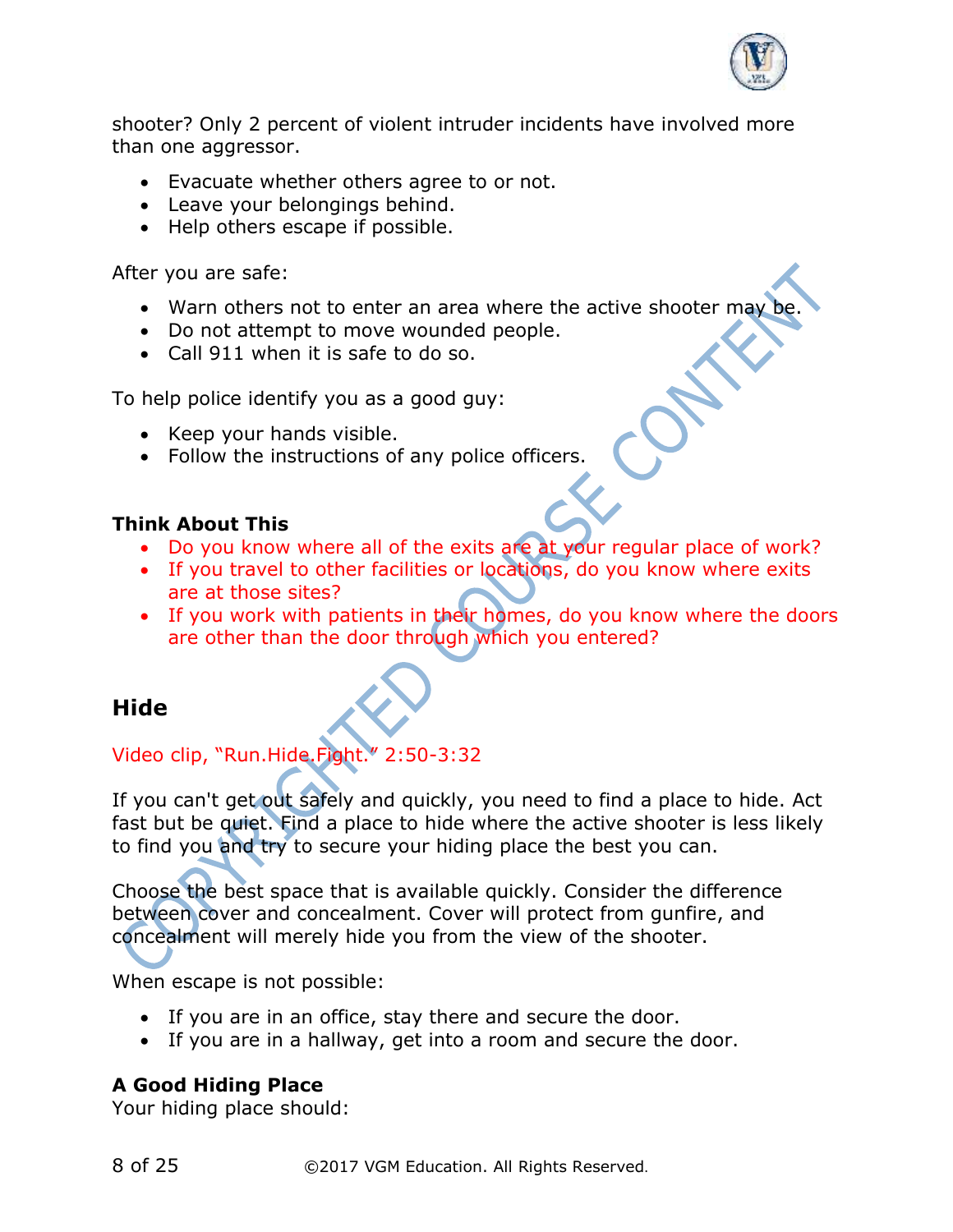

- Be out of the active shooter's view.
- Provide protection if shots are fired in your direction, such as an office with a closed and locked door or a row of heavy equipment or filing cabinets.
- Not trap you or restrict your options for movement.

#### **Prevent Shooter from Entering**

To prevent an active shooter from entering your hiding place:

- Lock the door.
- Blockade the door with heavy furniture.
- Barricade the door with belts, pieces of furniture -- anything that can prevent the shooter from pushing into the room.
- Shut off the lights.
- Close, cover, and move away from windows.
- Hide behind large objects.
- Silence your cell phone ringer and vibrations.
- Remain very quiet.
- Look for escape options.

Hide along the wall closest to the exit but out of the view from the hallway. This will allow you to ambush the shooter if the shooter enters or provide possible escape if the shooter passes by the room.

#### **Atypical Locations**

Your company's emergency plan should train you to hide in a location where the walls might be thicker, have fewer windows, and contain the least amount of danger from medical gasses and chemicals.

If you work in specialty care units in which patients are unable to escape, secure the unit entrances by locking the doors and securing the doors by any means available -- furniture, cabinets, beds, equipment, etc.

## **Communication in Hiding**

Use strategies to silently communicate with first responders if possible. For example, in rooms with exterior windows, make signs to silently signal law enforcement and emergency responders to indicate the status of the room's occupants. Be careful not to expose yourself to the active shooter if they are located outside of the building.

Remain in place until given an all-clear by identifiable law enforcement.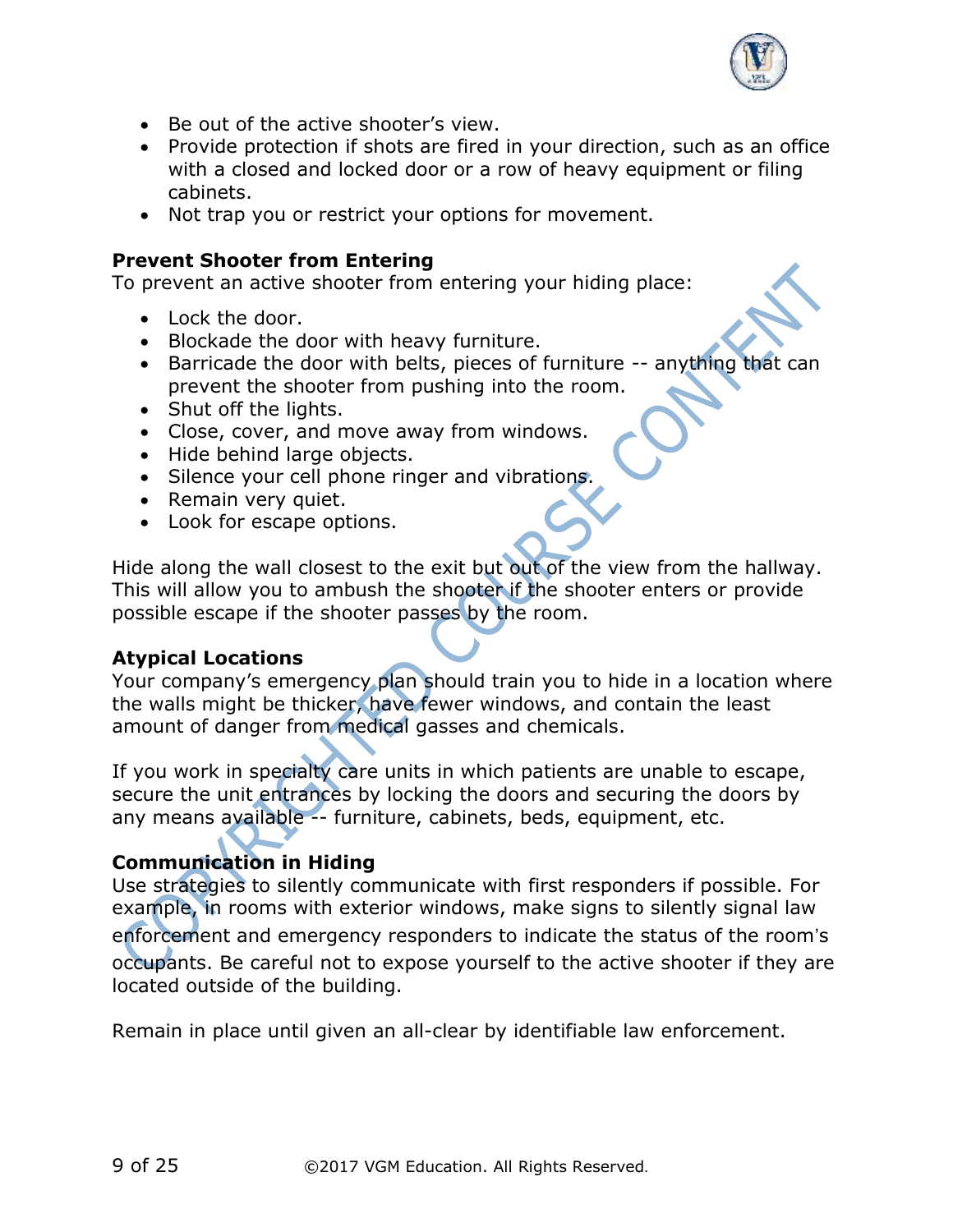

#### **Think About This**

- If you are currently sitting in your typical workspace, look around the room and identify your best hiding place. Would that be cover or concealment?
- Do the doors open in or out? What furniture or other heavy objects could you use to barricade the door?
- If you work in different areas of one building or regularly travel to many homes or facilities, think about the spaces in which you typically work: how would you hide?

## **Fight**

Video clip, "Run.Hide.Fight." 3:50-4:11

As an absolute last resort, and only when your life is in imminent danger, attempt to disrupt and incapacitate the active shooter.

- Act as aggressively as possible against the shooter.
- Throw items and use improvised weapons.
- Work together to incapacitate the shooter.
- Commit to your actions: this is a fight to the death.

#### **Subduing an Attacker**

As a last resort, attempt to take the active shooter down. When the shooter is at close range, and you cannot flee, your chance of survival is much greater if you try to incapacitate the shooter.

In a study of 51 active shooter events that ended before law enforcement arrived, the potential victims stopped the attacker themselves in 17 instances. In 14 of those cases, they physically subdued the attacker.

While thinking about confronting a shooter may be intimidating and upsetting, you should know you may be able to successfully take action to save lives. How you choose to respond if directly confronted by an active shooter is up to you.

#### **Negotiation as an Option**

Think negotiating with a shooter is your best option? Consider this: only 14 percent of active shooter situations ended in a non-violent way, such as a negotiated surrender. About 40 percent ended in the shooter's suicide, the rest by applied force by police, private security, or bystanders.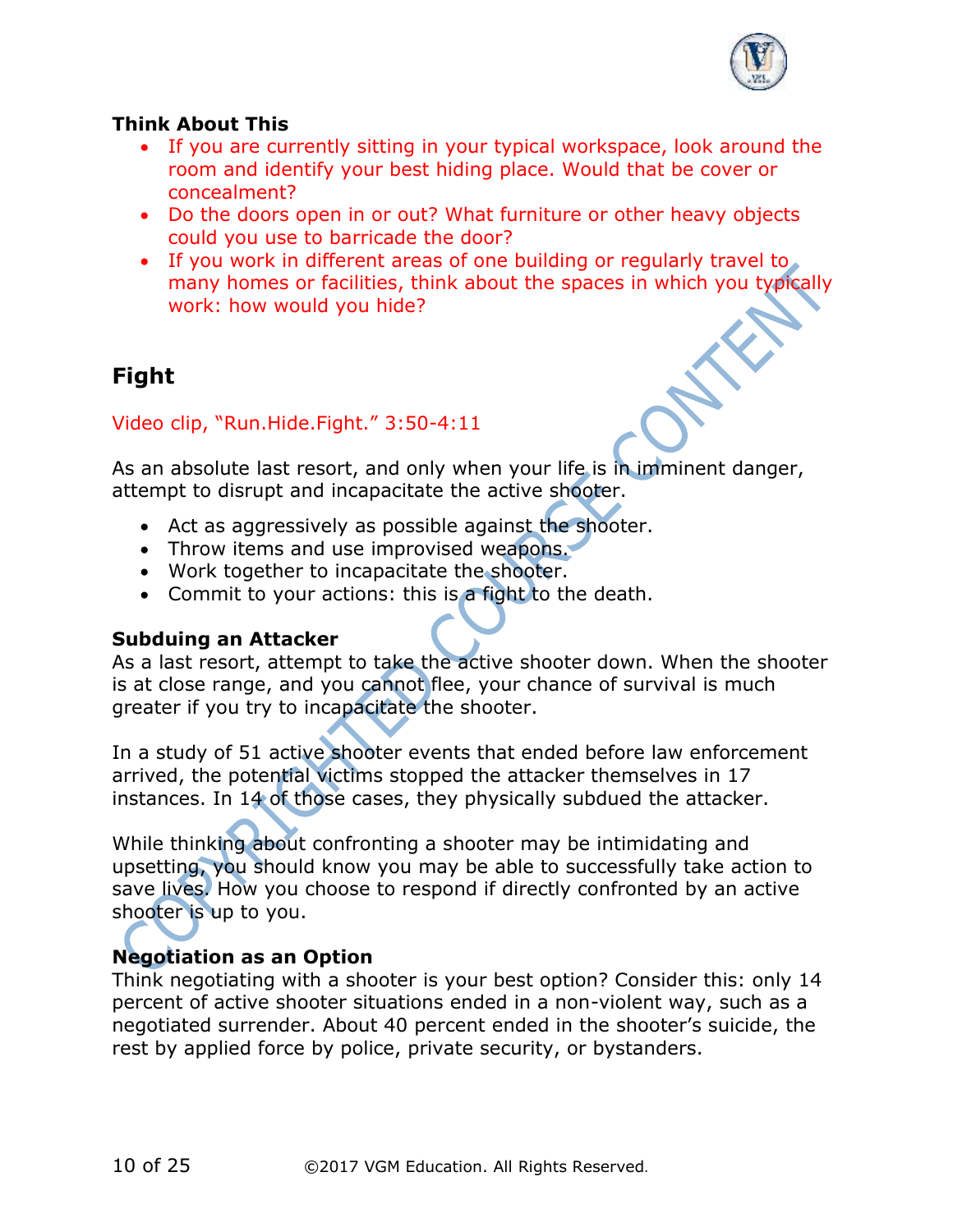

#### **Think About This**

- Thinking about your typical workspace, what could you use as an improvised weapon against an active shooter?
- If you work in more than one office or location, can you think of items you could use as improvised weapons in each space?

#### **Run, Hide, Fight Review**

**Run**: When an active shooter is in your vicinity, if there is an escape path, attempt to evacuate immediately. Do not hesitate.

**Hide**: If you can't get out safely and quickly, you need to find a place to hide.

Fight: As an absolute last resort, and only when your life is in imminent danger, attempt to disrupt and incapacitate the active shooter.

# *Chapter 5: Other Types of Response Plans*

This chapter contains the following sections:

- ALICE
- 3-Outs
- 4 A's Active Shooter
- Avoid-Deny-Defend
- Window of Life

There are many training programs for active shooter response. It is helpful to be familiar with these because your facility's training may incorporate one or more of the following response plans.

## **ALICE**

ALICE is a type of active shooter response training common in schools, hospitals, churches, and government agencies. The acronym stands for Alert Lockdown Inform Counter Evacuate. The goal of ALICE training is to provide people with information, give them the authorization to act, empower them, and train them.

The goal of all active shooter training is to train you to be more aware of your surroundings no matter where you work.

#### **Alert**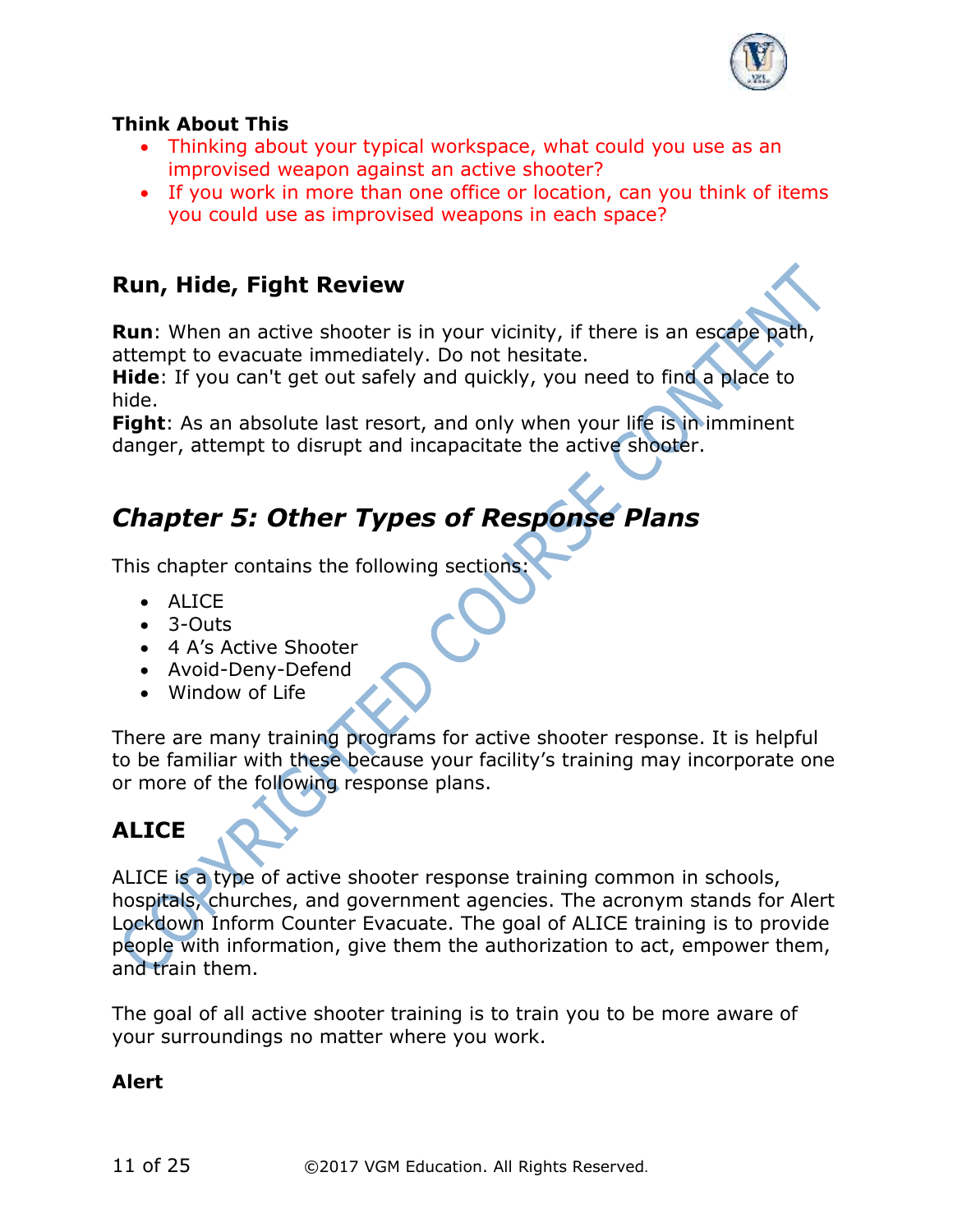

- Announce who, what, where
- Use plain language, not codes
- Be specific

Provide information to give people options instead of issuing commands. Using codes doesn't help visitors or newcomers. Use any available means: texts, PA system, digital signage, internet, social media.

#### **Lockdown**

- Lock rooms
- Lights out and windows covered
- Other ways to secure a room
- Barricade training
- Plan exit strategy

The idea is to create a stronghold that cannot be breached. Most locks can be defeated. But lockdown can make those in the room a more difficult target for the shooter.

#### **Inform**

- A continuation of Alert
- Provide real-time information using available technology
- Provides options for good decision making
- Confuse and frustrate the attacker

#### **Counter**

- Opportunity or last option
- Once you start, you must fight to the death
- Utilize anything as a weapon

The bad guy may or may not be a skilled shooter. Use noise, movement, distance, and distractions. A group of you may swarm the shooter to take them down or secure weapons.

#### **Evacuate**

- Evacuation is often the best option.
- Base where to go on real-time information
- Pre-plan exit from a room
- Community rally point -- get away from the building

## **3-Outs**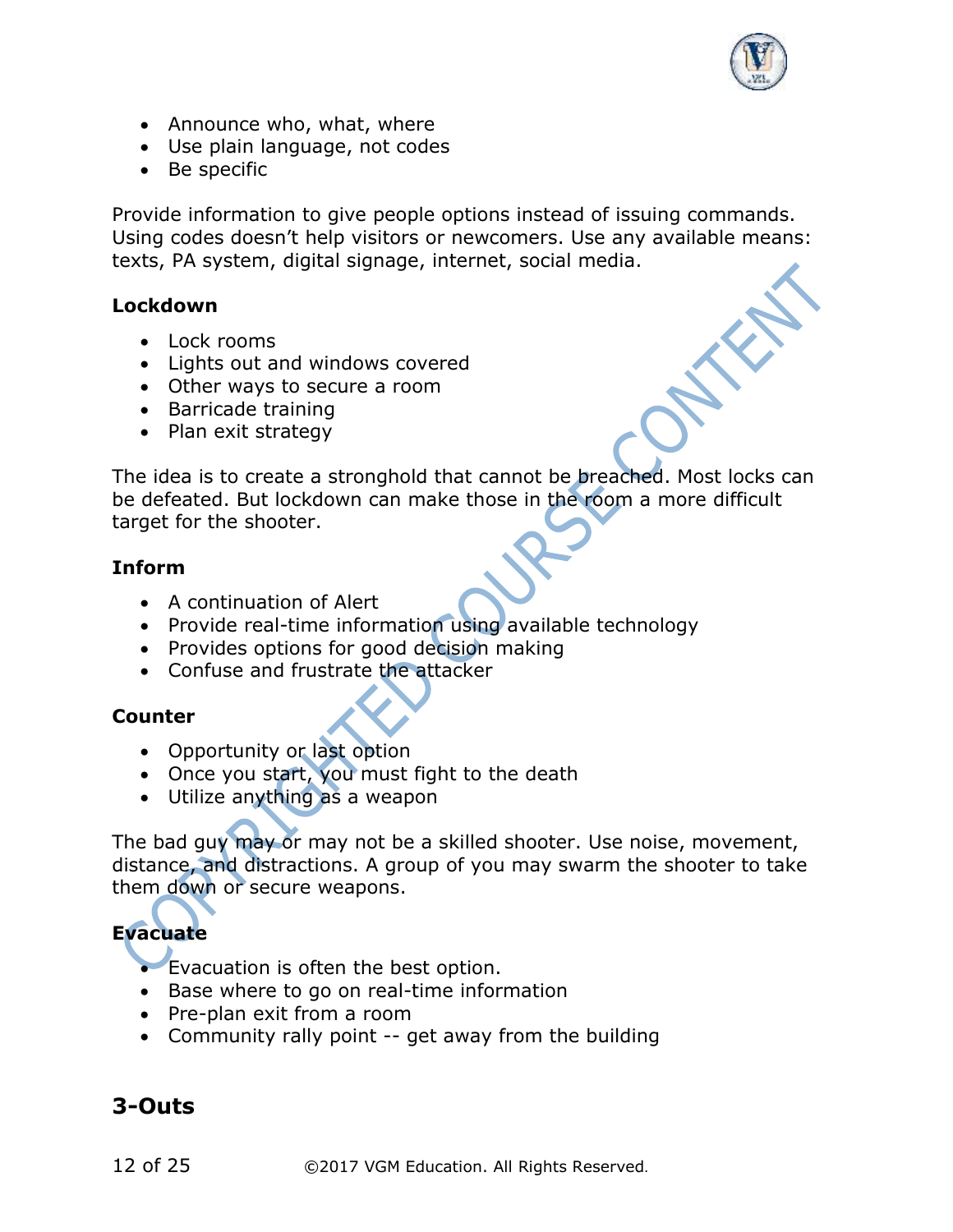

Recommended by U.S. Department of Homeland Security. It is very similar to run, hide, fight.

- Get Out
- Hide Out
- Take Out

## **4 A's Active Shooter**

The 4 A's is a four-step process to prevent or reduce loss of life in an active shooter event. The A's stand for:

- **Accept** that an emergency is occurring.
- **Assess** what to do next so that you can save as many lives as possible, which depends on your location.
- **Act**: Lock and barricade the doors, turn off the lights, have everyone get on the floor and hide; evacuate; or fight back as a last resort.
- **Alert** law enforcement and security.

#### **Avoid-Deny-Defend**

- **Avoid Danger -** This is the preferred option and begins with situational awareness of one's environment prior to an active, hostile act occurring. It also includes having a plan ahead of time regarding what you would do in the event of an active shooter and knowing escape routes.
- **Deny Access -** If avoidance is not possible, find ways to prevent the attacker from having access to you and others around you. (Close/lock doors, barricade doorways with furniture, etc.).
- **Defend** Take action! As a last resort, you have a right to defend yourself if you believe your life is in imminent danger.

## **Window of Life**

- A person's first responsibility is for their safety. You are an important asset in a crisis, not one to throw away lightly. If you are lost, that loss is felt in successive areas around you, much like the ripples in a pond.
- A second responsibility is to people in the immediate vicinity, those who are within line-of-sight or ear shot of where you are.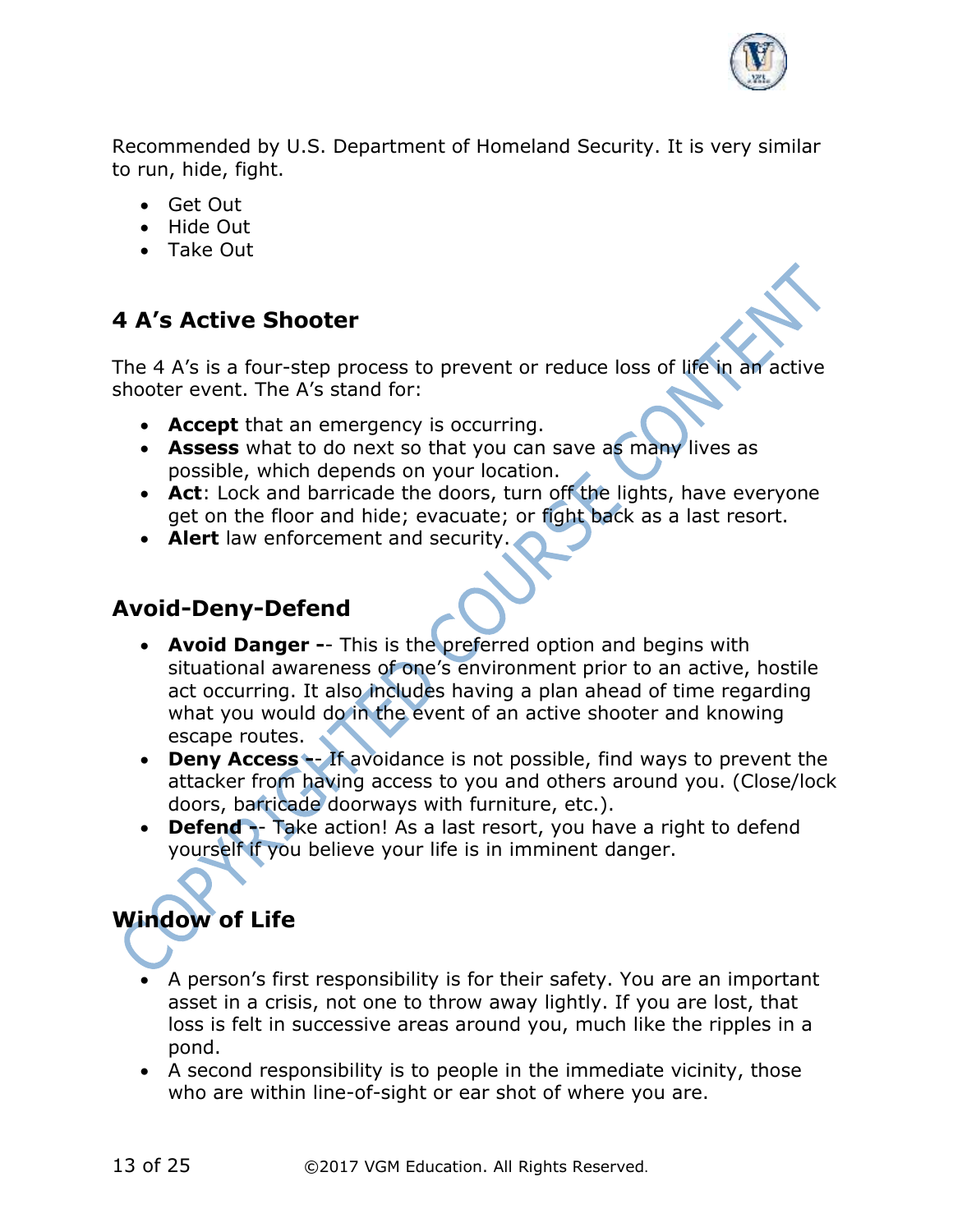

- A third responsibility is to those in your place. Having protected yourself and alerted those near you, it is important to alert those who will also be affected by the crisis but may have a bit more time to react.
- A fourth responsibility is to notify public safety.

# *Chapter 6: When Law Enforcement Arrives*

This chapter contains the following sections:

- What to Do When Law Enforcement Arrives
- Initial Goal of Law Enforcement
- Additional Officers and Rescue Team
- Law Enforcement Review

#### **What to Do When Law Enforcement Arrives**

- Remain calm and follow instructions.
- Keep hands visible at all times.
- Slowly put down any items in your hands.
- Raise hands and spread fingers.
- Avoid quick movements toward officers, such as holding on to them for safety.
- Avoid pointing, screaming, or yelling.
- Put down any items and immediately raise your hands while spreading your fingers.

Do not ask officers for help while you are being evacuated from the scene. Rescue personnel will be in a safe area to provide assistance. Do not stop to ask officers for help or direction when evacuating, because they will be focused on finding and incapacitating the shooter.

#### **Follow Instructions**

Not adhering to officers' instructions puts everyone in danger.

- Remain calm and follow instructions.
- Keep your hands visible at all times.
- Avoid pointing or yelling.
- Know that help for the injured is on its way.

#### **Provide Information**

After you reach a safe location or assembly point, you'll be asked to cooperate by providing information to investigators.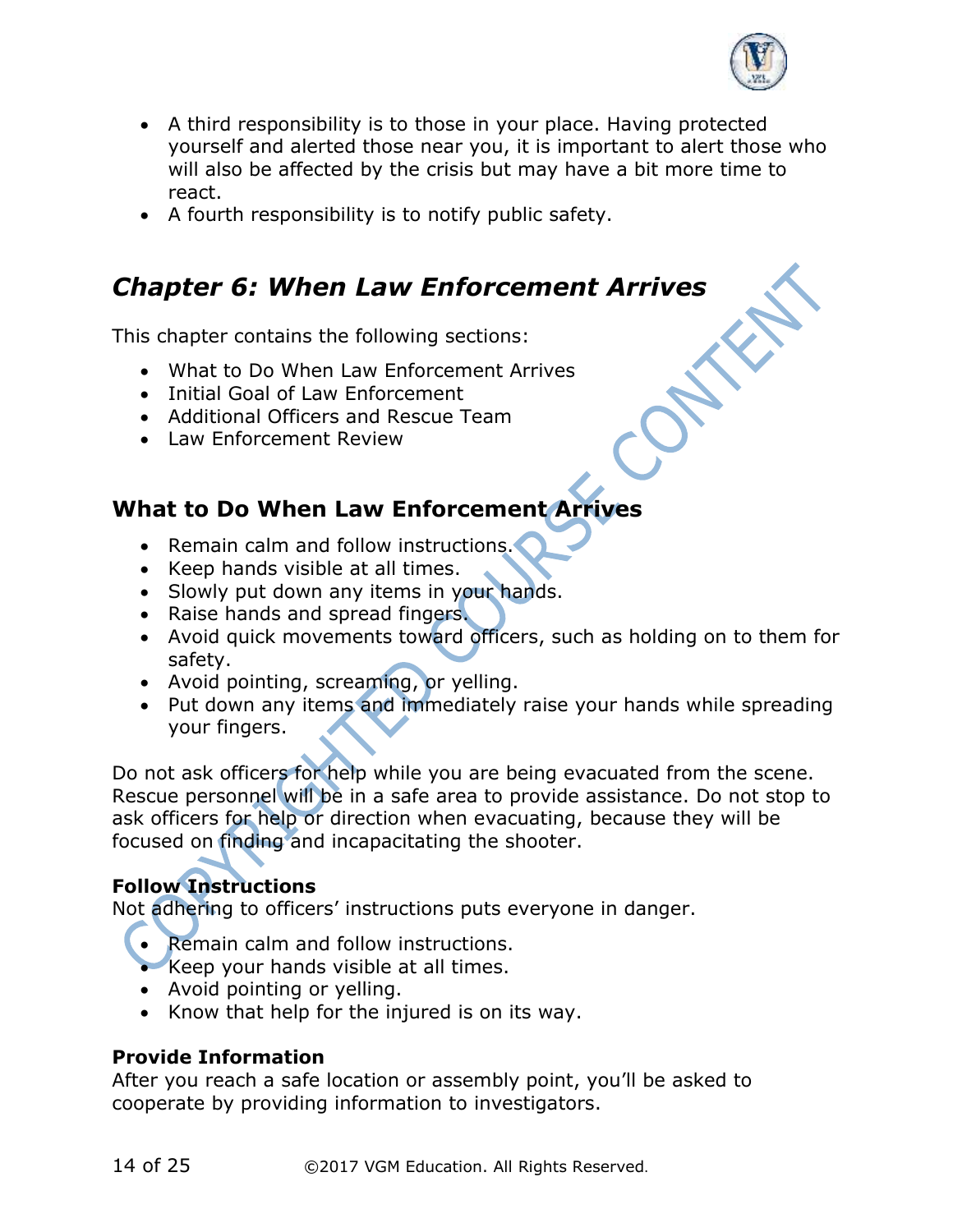

Knowing what to expect will help you assist law enforcement officials as they work to stop an active shooter and eliminate the threat.

When possible, provide the following information to law enforcement officers:

- Location of the active shooter.
- Number of shooters, if more than one.
- Physical description of the shooter(s).
- Number and type of weapons held by the shooter(s).
- Number of potential victims at the location.

#### **Initial Goal of Law Enforcement**

The primary goal of law enforcement is to eliminate the threat and stop the active shooter as soon as possible. As the first responders' primary responsibility is to eliminate the threat, they will not be able to stop to help injured persons until the environment is safe.

Officers will need to take command of the situation. Expect to experience officers shouting orders and even pushing individuals to the ground for their safety.

## **Additional Officers and Rescue Teams**

Officers may arrive in teams with tactical equipment such as vests, helmets, and rifles. When there is an emergency such as an active shooter incident, it is important to remember that officers arriving on scene may be coming from many different duty assignments and will likely be in various types of uniforms and even in street clothes. Do not be surprised by the variances in appearance, as law enforcement officials are trained to react quickly and work together.

#### These teams may:

- Wear regular patrol uniforms or external bulletproof vests, Kevlar helmets, and other tactical equipment.
- Be armed with rifles, shotguns, and/or handguns.
- Use pepper spray or tear gas to control the situation.
- Shout commands and may push people to the ground for their safety.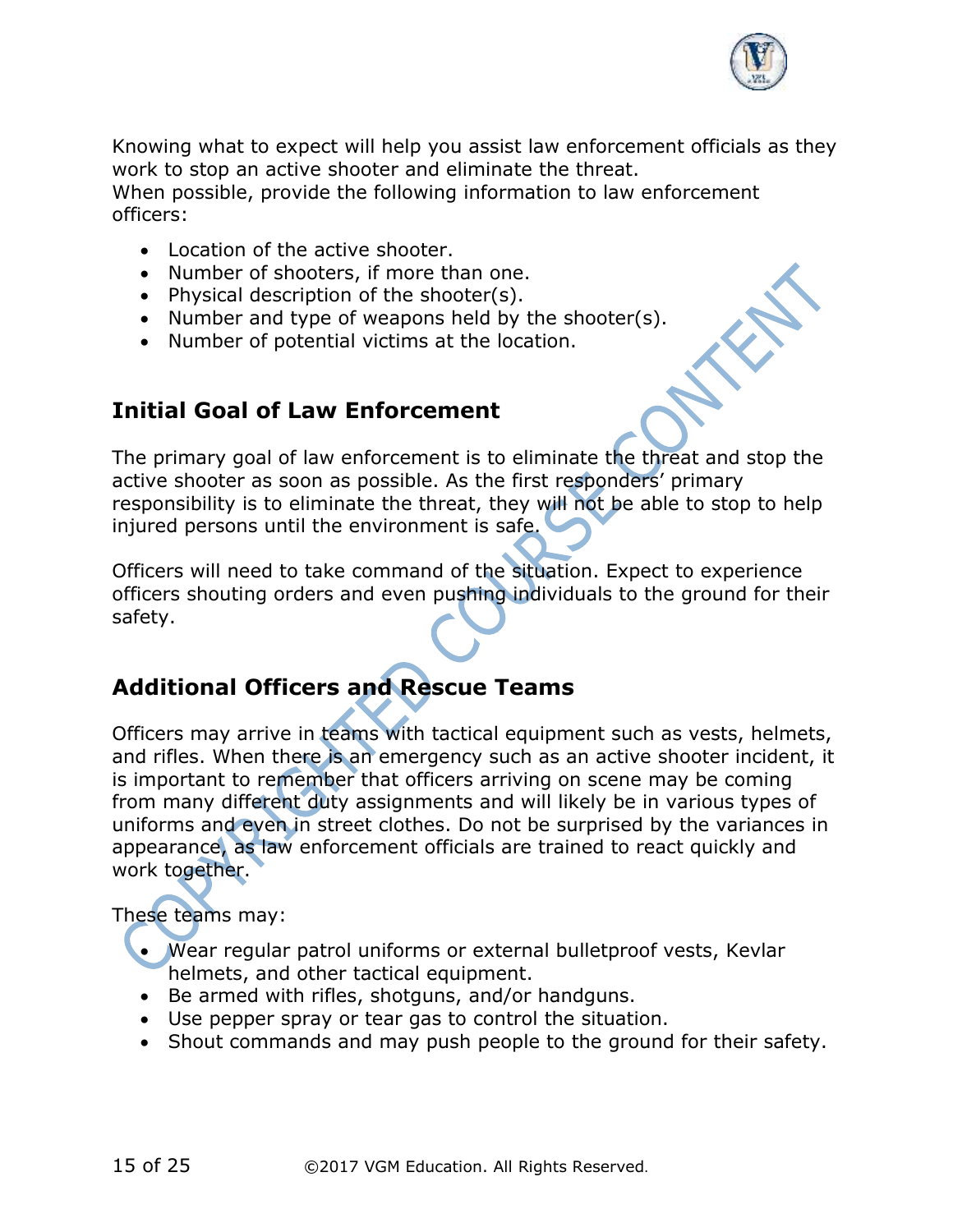

Emergency medical personnel will also arrive at the scene. Rescue teams will treat and remove any injured persons. These teams may also request ablebodied individuals to assist in removing the wounded from the premises.

#### **Law Enforcement Review**

During an active shooter incident, law enforcement's first goal is to find the shooter or shooters, subdue them, and secure the area. They are not there to help the injured or guide you to safety.

- Remain calm.
- Follow instructions.
- Keep hands visible at all times.
- Avoid quick movements toward officers.
- Avoid pointing, screaming, or yelling.
- Do not stop to ask officers for help or direction when evacuating.

Do not ask officers for help with injuries while you are being evacuated from the scene. Emergency medical personnel will be waiting in a safe area to provide assistance.

#### **Think About This**

- Would you recognize the uniforms of your local police and sheriff's offices?
- Would you recognize the uniforms of law enforcement agencies in your region, including school security and campus police?



This chapter contains the following sections:

- Be Prepared Anywhere
- **Emergency Action Plan**
- Develop an Emergency Action Plan
- Components of an Emergency Action Plan
- Communicating During a Crisis
- Customers, Patients, Visitors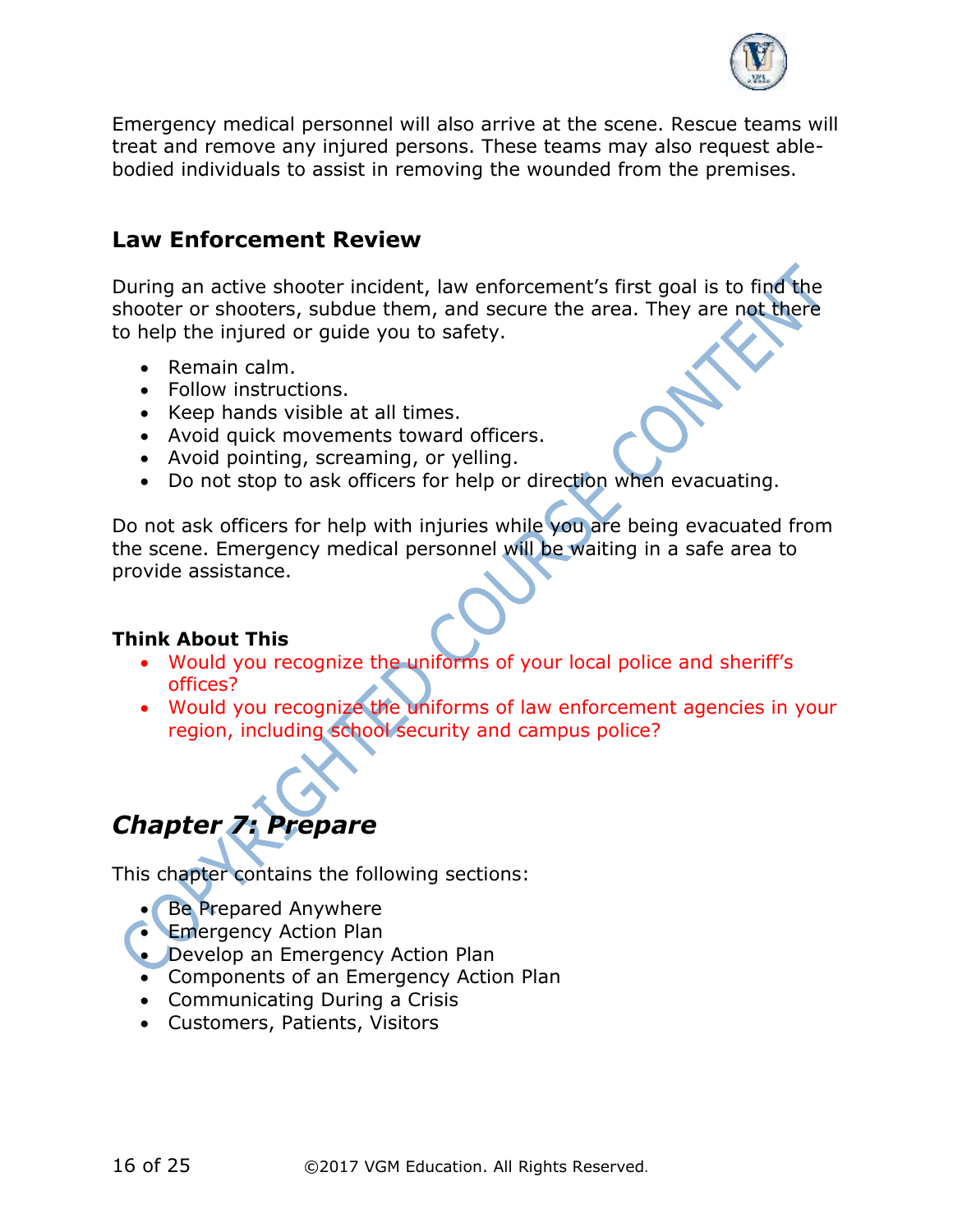

Always follow the emergency plans of your employer. These plans typically take into account the unique situation, whether that be the physical layout or presence of customers, visitors, or patients.

#### **Be Prepared Anywhere**

Good practices for coping with an active shooter situation, regardless of whether you are at work, on vacation, or out shopping:

- Be aware of your environment and any possible dangers.
- Take note of the two nearest exits in any building you visit.

## **Emergency Action Plan**

To best prepare for an active shooter situation at work, your employer like has created an emergency action plan (**EAP**). This plan will prepare you and your coworkers to respond effectively and help minimize loss of life.

Your employer's emergency action plan is useful for preparing for an active shooter incident. A lack of preparedness in responding effectively to an active shooter can have disastrous consequences.

- Ensure that each facility has at least two evacuation routes.
- Clearly post and mark evacuation routes in conspicuous locations throughout each facility.
- Ensure that all necessary staff have access and keys.
- Conduct training exercises.
- Include local law enforcement and first responders during training exercises.

# **Develop an Emergency Action Plan**

An emergency action plan addresses critical policies and procedures, for reporting emergencies and evacuation of the premises. Also, the EAP specifies responsibilities and key contact information. The EAP should also include an emergency notification system.

You should familiarize yourself with your company's EAP as well as the EAPs of any facility or building you regularly visit during working hours.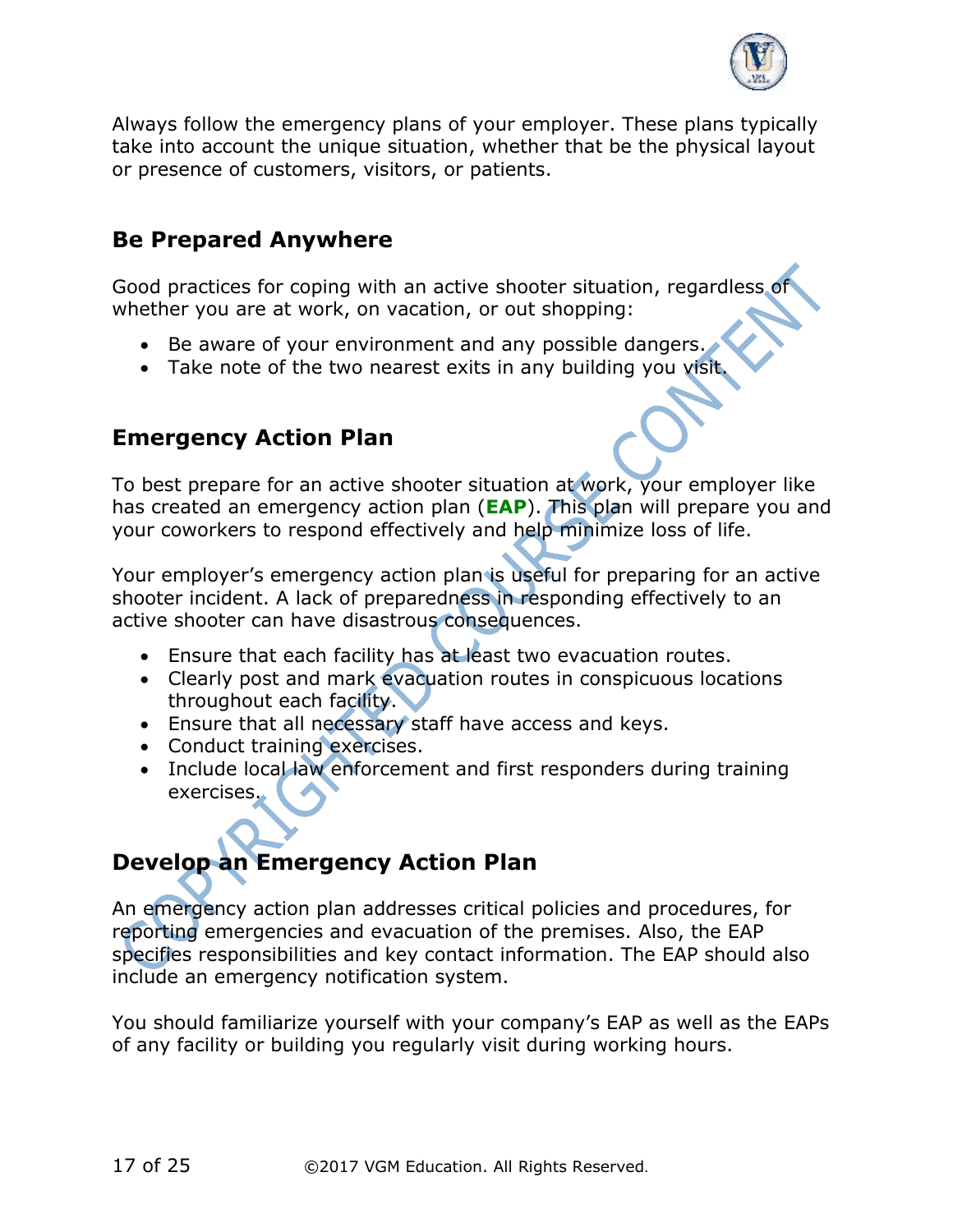

## **Components of an Emergency Action Plan**

An effective emergency action plan includes:

- A preferred method for reporting fires, active shooter incidents, and other emergencies.
- An evacuation policy and procedure.
- Emergency escape procedures and route assignments with floor plans and safe areas.
- Contact information:
	- o Employees to be contacted under the emergency action plan.
	- o Local area hospitals, including name, telephone number, and distance from each location.
- An emergency notification system to alert various parties of an emergency, including:
	- o Individuals at remote locations within premises.
	- o Local law enforcement.
	- o Local area hospitals.

An EAP should include options for people with disabilities and access and functional needs, guests and visitors, contain bilingual language, and provide for needs of all populations.

## **Communicating During a Crisis**

Even highly detailed, well-organized EAPs won't work effectively during a crisis if all employees aren't receiving real-time updates and alerts. A thorough plan uses every communication tool available to reach the most employees in real time: company intranet messages, overhead PA systems, digital signage, email alerts, and text alerts. Using codes instead of plain language can also waste time.

An EAP may allow each employee the option of sending alerts to other staff. For example, if a shooter enters a warehouse, warehouse staff have a plan to alert employees in the front retail store area.

Some experts advise that companies add a system to link all internal 911 calls to an onsite desk -- such as the receptionist or security desk. This allows other staff to give 911 dispatch additional information if the caller is unable to alert other onsite staff of an emergency.

#### **Cell Phone Use**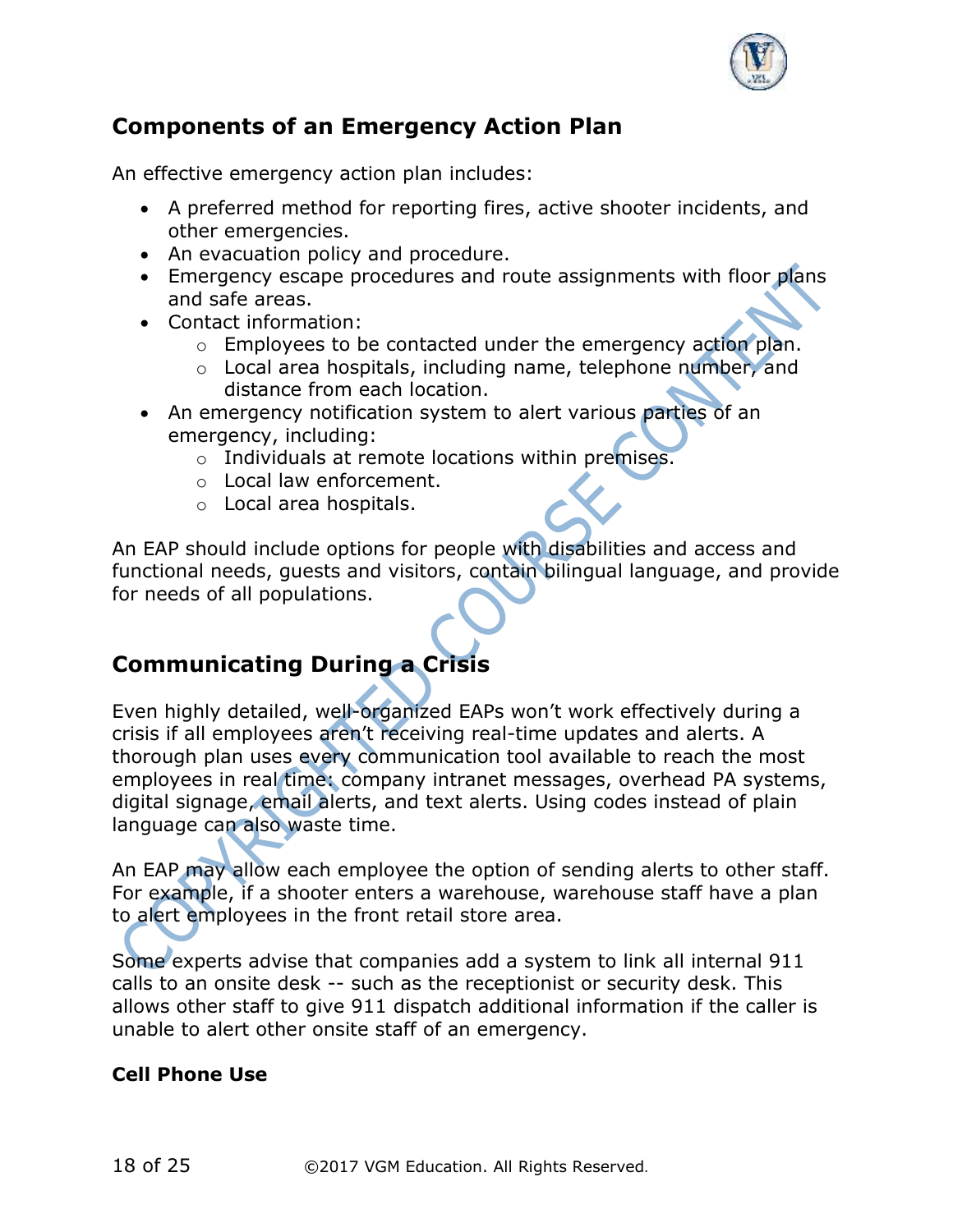

Cell phones may be the most widely available way to communicate urgent information because these messages can reach employees whether or not they are sitting at their desks. Remember, if you are hiding from an intruder you will need to silence your cell phone including turning off vibrating alerts.

#### **Think About This**

- What plan does your employer have in place for communicating during emergencies? Is this system effective for employees at desks, caring for patients in their homes, driving to and from deliveries, and at all locations?
- Does your employer have a text alert system? If so, do they have your current cell phone number?
- Is there a system to alert delivery drivers of an emergency at the deliver site or your company's main location -- and vice versa?

#### **Customers, Patients, Visitors**

Your employer's emergency response plan likely includes information on how to evacuate, shelter in place, or lock down patients, visitors, and customers. These plans should take into account possible accessibility limitations and propose alternate evacuation routes. For sheltering place, sites should be chosen that are wheelchair accessible. Any all-clear signal should be understandable by people with language barriers, hearing impairments, and visual impairments.

# *Chapter 8: Training to Respond*

This chapter contains the following sections:

- Annual Training
- Plan for Access and Functional Needs
- Follow-up Plan

## **Annual Training**

After the emergency action plan is in place, staff should be trained in responding to active shooter situations. Staff will be better prepared to respond to an active shooter incident and other emergencies. Include local law enforcement and first responders when possible to enhance training.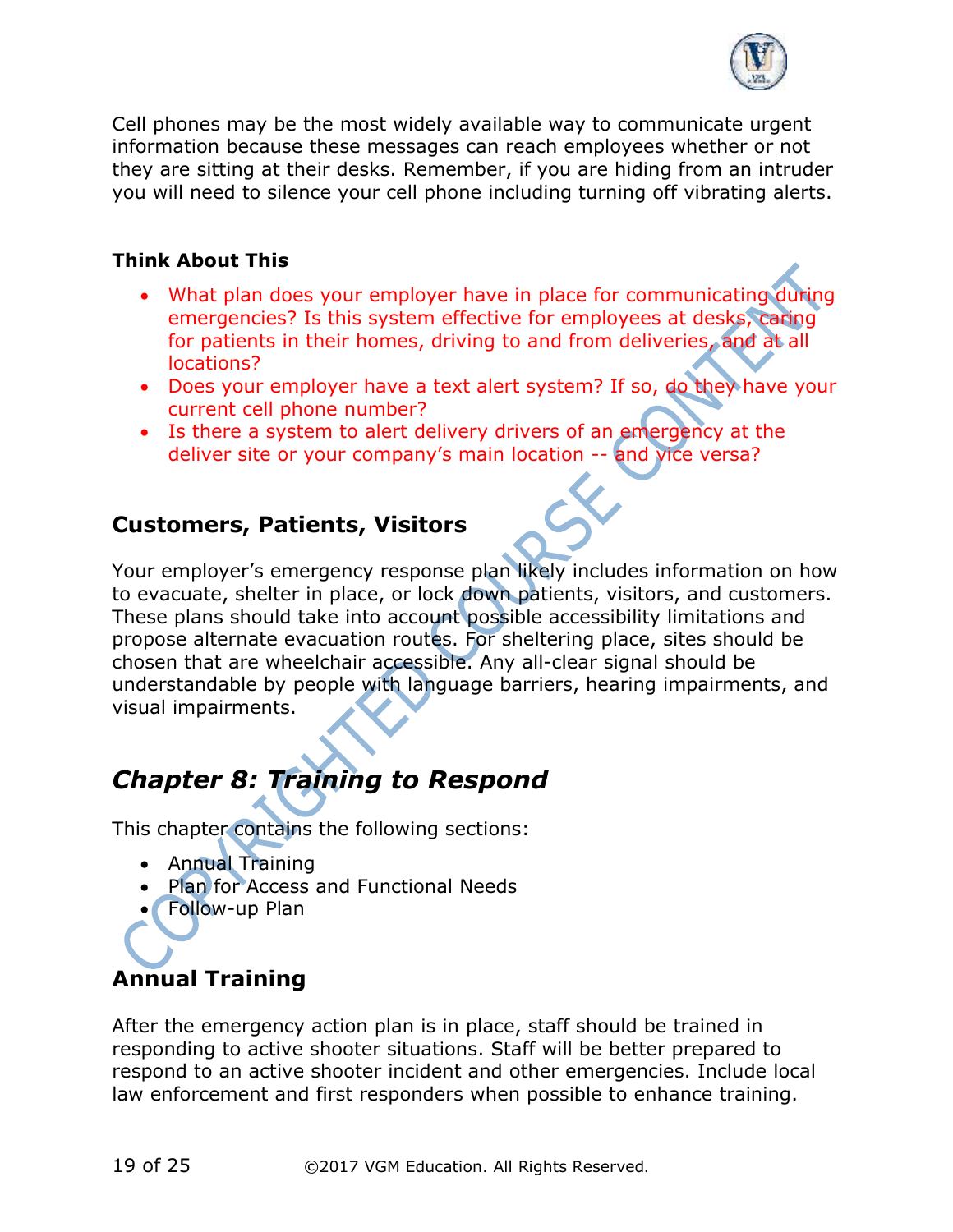

Experts recommend conducting drills and exercises of an emergency action plan at least once a year.

Training should cover:

- Adopting the survival mindset during times of crisis
- Run
- Hide
- Fight
- Call 911
- How to reacting when law enforcement arrives

#### **Mock Shooter Situation**

The most effective way to train your employees to respond to an active shooter situation is to conduct mock active shooter training exercises. Encourage law enforcement, emergency responders, SWAT teams, canine teams, and bomb squads to train for an active shooter scenario at your location.

Employees should be trained in:

- Recognizing the sound of gunshots.
- Reacting quickly when gunshots are heard or when a shooting is witnessed.

#### **Training Follow-Up**

After any training, review what went well and what did not. Use this reflection as an opportunity to better prepare for an active shooter situation.

For example, in a mock active shooter scenario, shooting occurred in one room of a warehouse. Employees discovered that there was only one way in and out. Because of a lack of a secondary evacuation route, the employees in that room were cornered by the active shooter.

# **Plan for Access and Functional Needs**

In addition to developing an emergency action plan and conducting training, you should:

• Ensure that plans, evacuation instructions, and any other relevant information include provisions for individuals with access and functional needs.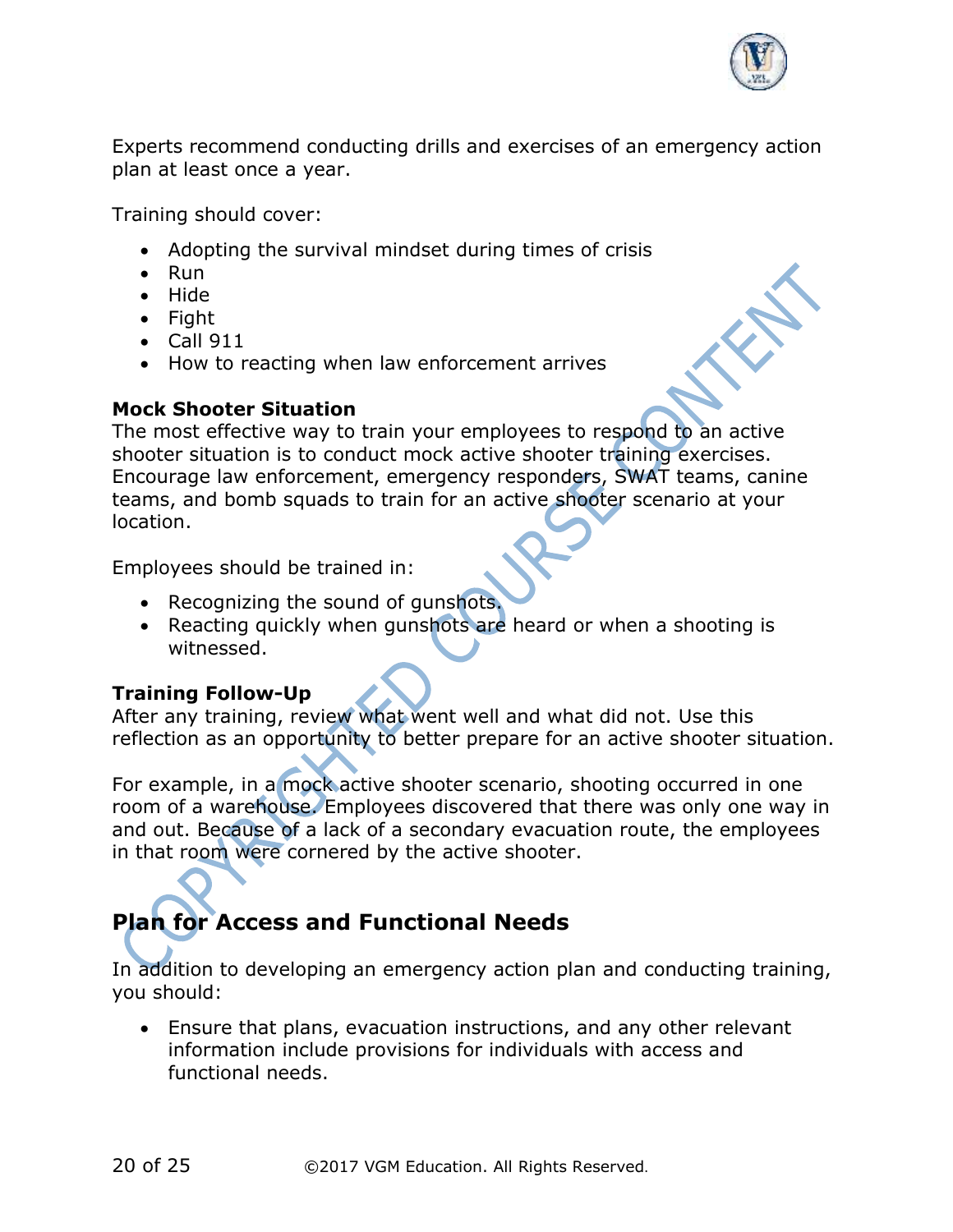

• Ensure that your building is accessible for individuals with access and functional needs, in compliance with Americans with Disabilities Act (**ADA**) requirements.

#### **Follow-up Plan**

Your employer's emergency action plan likely includes follow-up actions such as:

SEC

- Managing the consequences
- Accounting for all individuals
- Determining method for notifying families
- Assessing needs and making referrals
- Capturing lessons learned
- Analyzing the situation
- Creating an after-action report
- Refining emergency action plan

## *Chapter 9: Prevention*

This chapter contains the following sections:

- Prevention Tips
- Indicators of Potential Violence
- Behavioral Indicators
- Report Threats or Acts of Violence

## **Prevention Tips**

Prevention measures include:

- Encourage a respectful workplace.
- Being aware of indications of workplace violence and taking remedial actions accordingly.

# **Indicators of Potential Violence**

Current or former employees typically do not become violent unexpectedly. Instead, they display indicators of potentially violent behavior over time.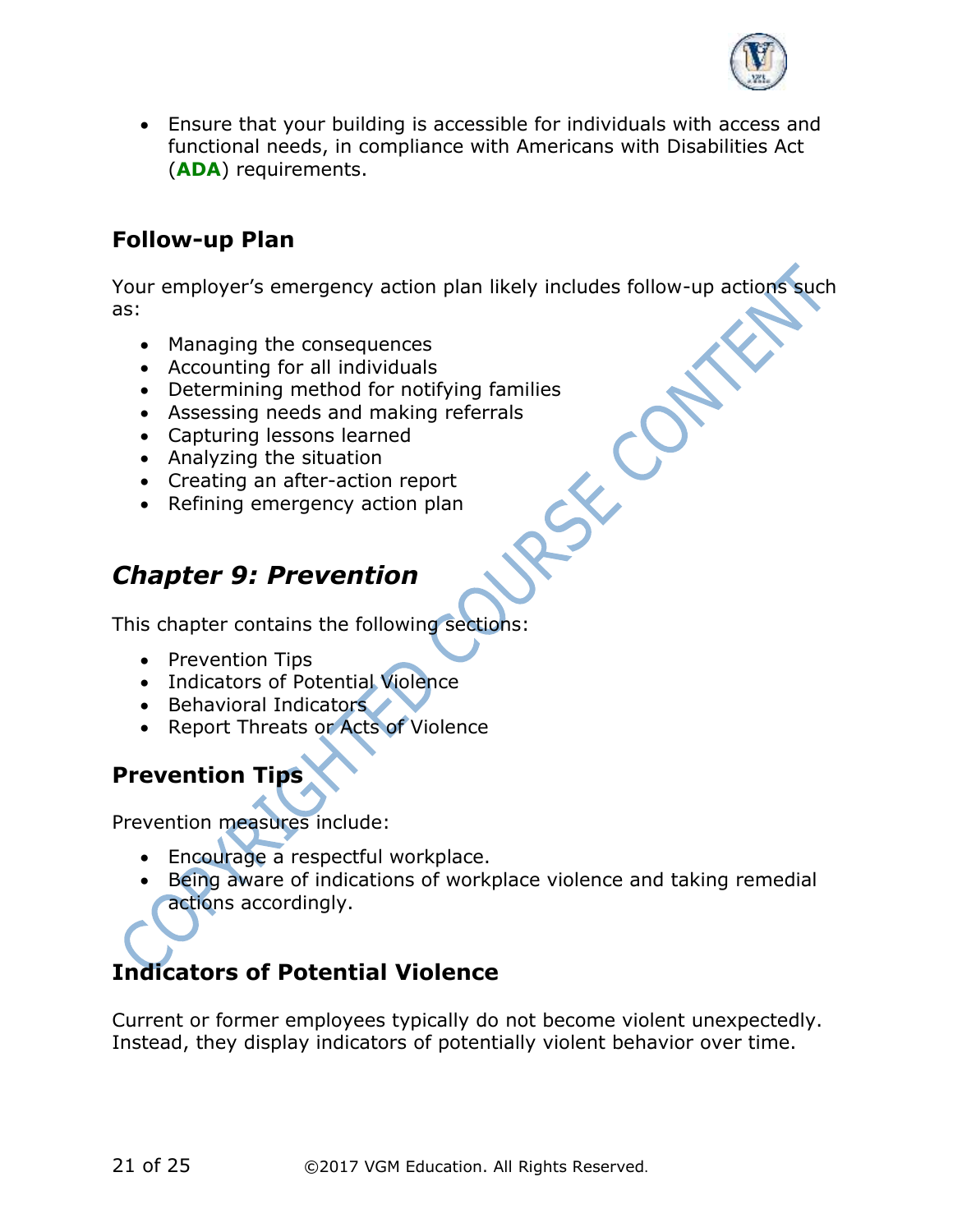

For example, days before the office shooting at a software company, the shooter angrily confronted management over personal financial issues. A few days later, the shooter asked two of his coworkers to sign his will. One member of payroll told her family that his behavior frightened her.

Employees typically do not just snap and start shooting but display indicators of potentially violent behavior over time. If these behaviors are recognized, they can often be managed and treated.

Indicators of potentially violent behavior by an employee may include:

- Depression or withdrawal.
- Repeated violations of company policies.
- Explosive outbursts of anger or rage without provocation.
- Behavior that may suggest paranoia, such as saying "everybody is against me."
- Escalation of domestic problems into the workplace.
- Talk of severe financial problems.
- Talk of previous incidents of violence.

## **Behavioral Indicators**

The FBI has identified some behavioral indicators in campus shootings that should prompt further exploration and attention from law enforcement or security. These may be applied in workplace settings.

These behaviors often include:

- Development of a personal grievance;
- Contextually inappropriate and recent acquisitions of multiple weapons;
- Contextually inappropriate and recent escalation in target practice and weapons training;
- Contextually inappropriate and recent interest in explosives;
- Contextually inappropriate and intense interest or fascination with
- **previous shootings or mass attacks; and**
- Experience of a significant real or perceived personal loss such as a death, breakup, divorce or loss of a job.
- Few offenders had previous arrests for violent crimes.

*Contextually inappropriate* means that the behavior or comments are out of character for the person.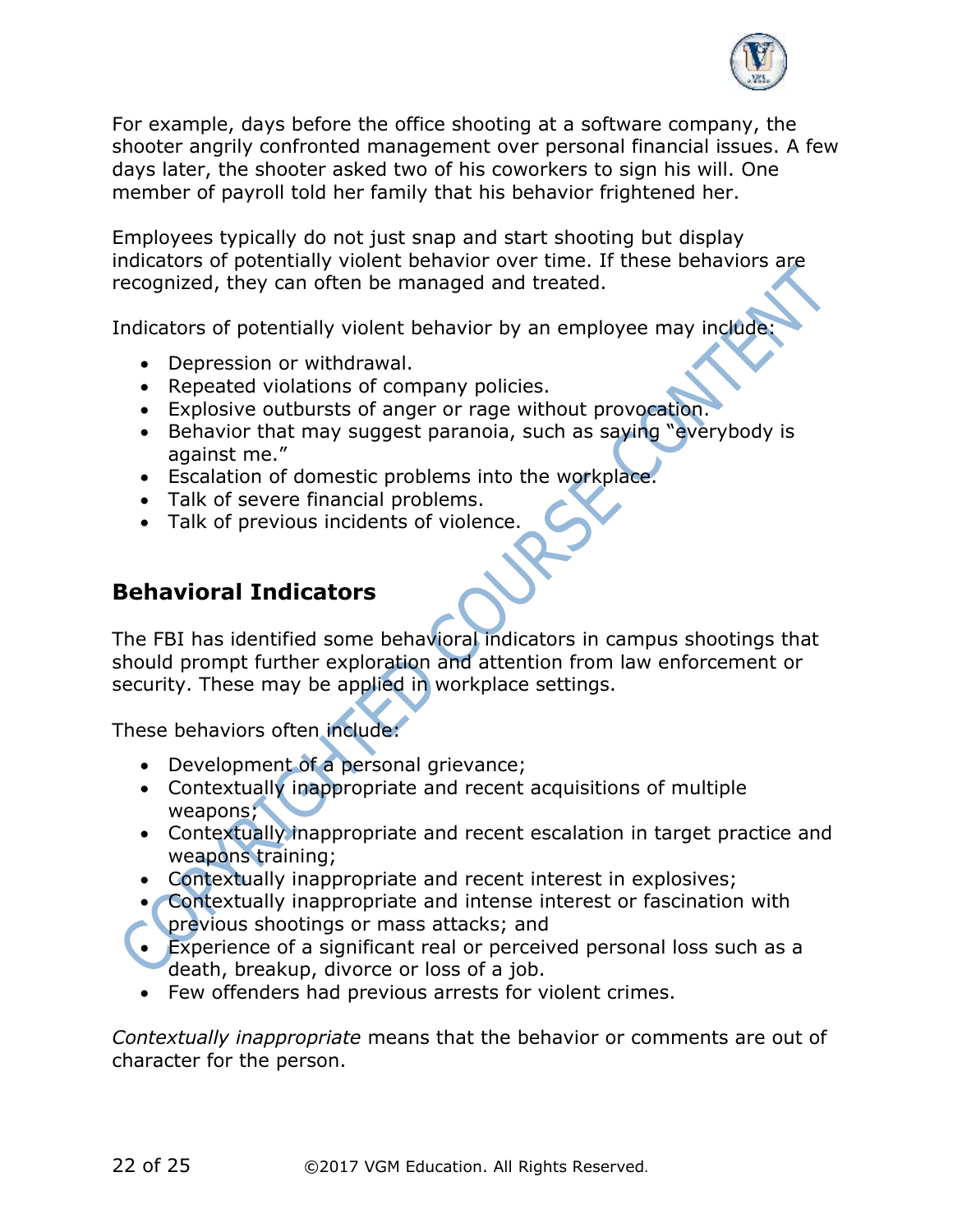

## **Report Threats or Acts of Violence**

Intuitive managers and coworkers may notice characteristics of potentially violent behavior in an employee. Alert your supervisor or human resources department if you believe an employee or coworker exhibits potentially violent behavior.

Report violent acts or threats of violence to your immediate supervisor, security, or human resources department. Regardless of the type of workplace violence, the chances for prevention improve with increased awareness of potential warning signs and rapid response to a problem.

#### **Think About This**

- How does your employer encourage employees to be respectful to each other?
- What is your workplace process for reporting potentially violent behavior?

# *Chapter 10: Conclusion*

## **Summary**

This course is designed to provide you with general knowledge about what may be your best options in an active shooter situation. Always follow any policies and procedures your employer has in place for active shooter incidents.

And remember, an active shooter incident can happen anywhere, anytime, for any reason:

- A California county employee and his wife opened fire at a county holiday party, killing 14 and injuring 22 others.
- A man walked into the Wisconsin salon where his estranged wife worked and shot and killed her and two other women and wounded four others.
- A man fired from a Minnesota sign company broke in and opened fire, killing the owner and five others.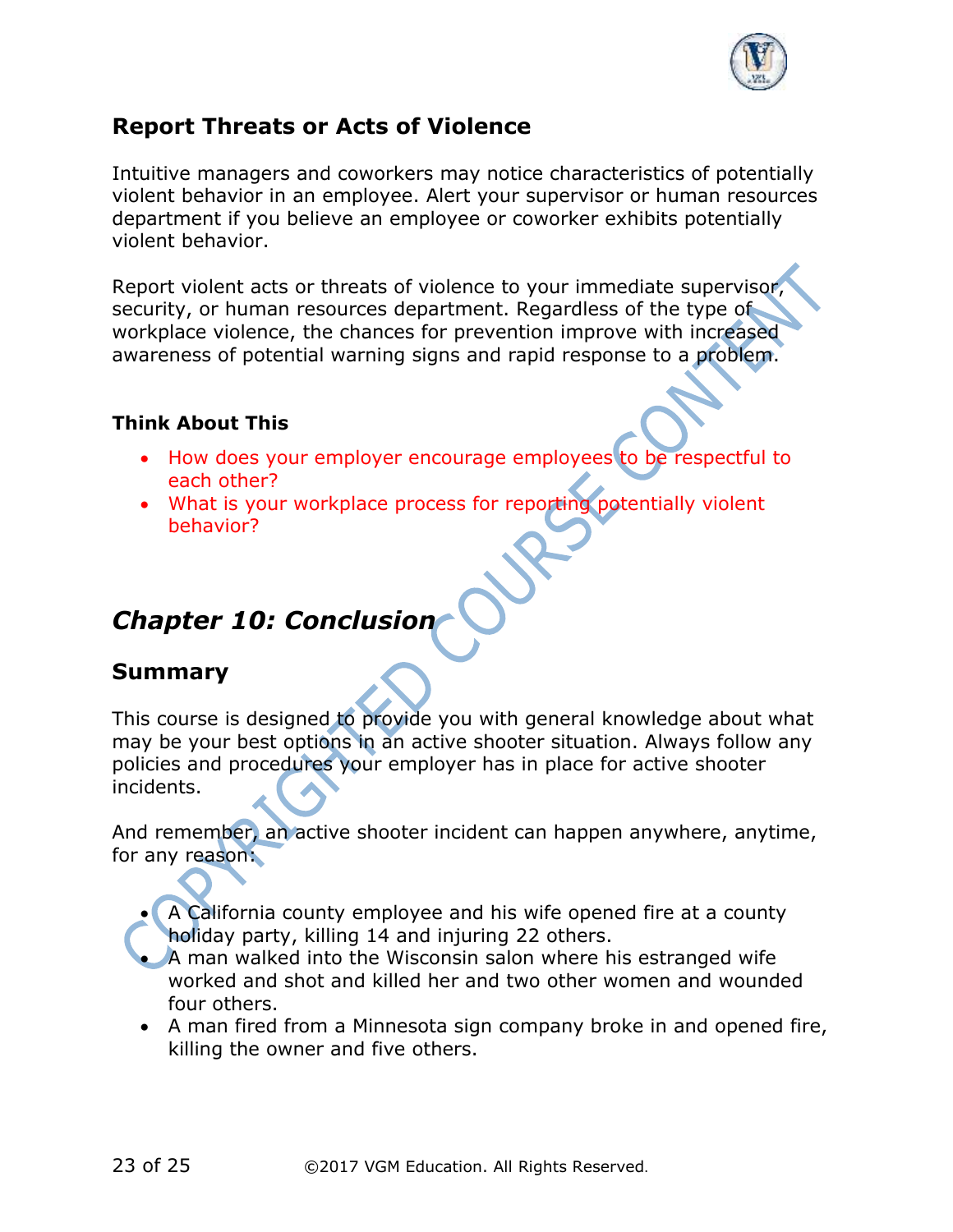

• A Connecticut truck driver accused of stealing beer from his employer left a disciplinary hearing and shot and killed eight people at the family-owned distributorship.

Joypeton Ko Coupex Contract

• A long-time Mississippi defense plant worker went on a shooting rampage at work, fatally shooting five and wounding nine.

24 of 25 ©2017 VGM Education. All Rights Reserved.